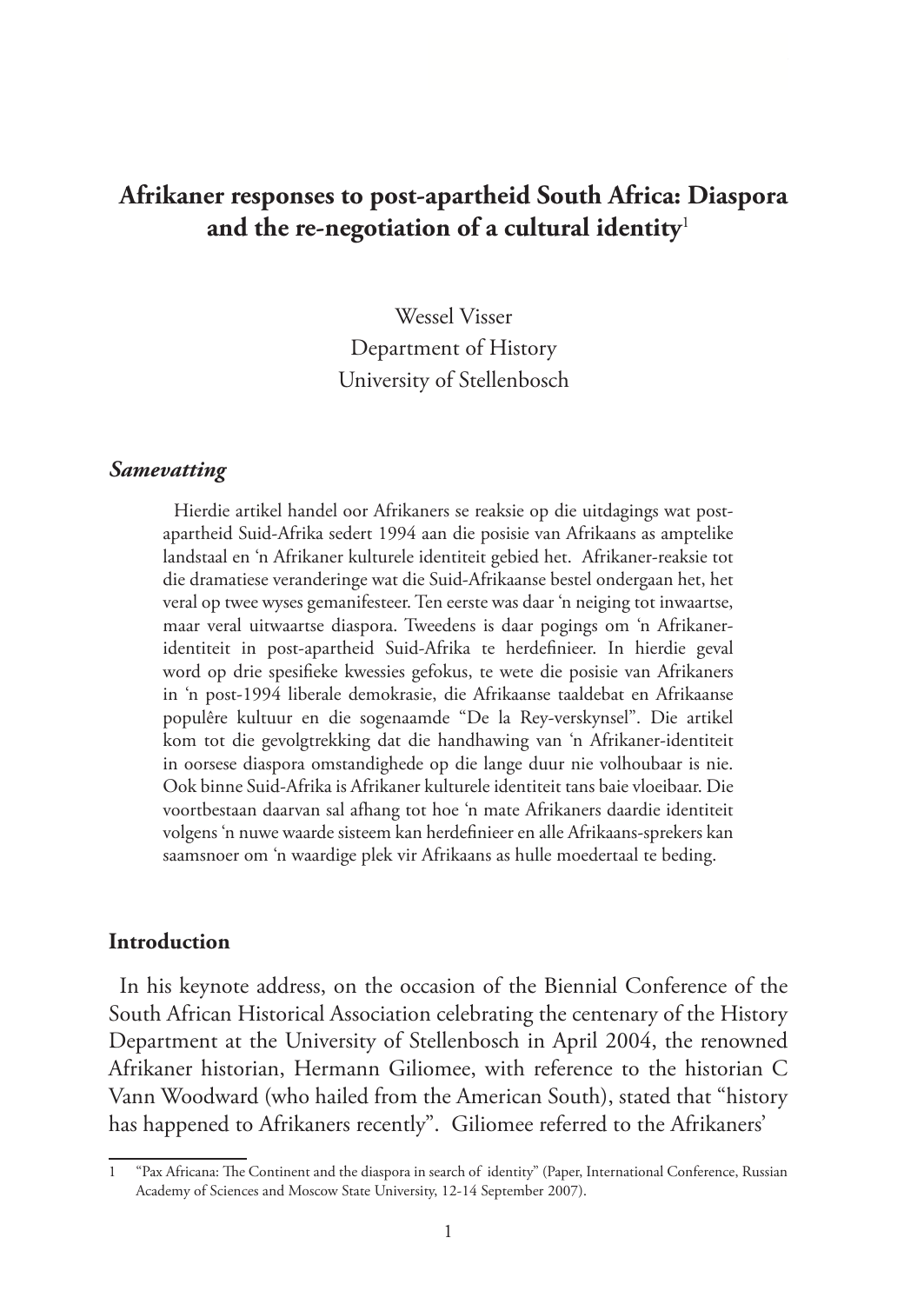position in South Africa's transition from apartheid to a democratic, nonracial post-apartheid society. According to him, they discovered that their power was fragile and transient. Even while they possessed the strongest army on the African continent, they had to relinquish power because they had clung to it too long rather than sharing and distributing it. Instead of planning for a transfer of power, they thought that South Africa could never be governed without them. While still in power, Afrikaners sought their security in plans and projects (apartheid) that would render the realization of real security impossible. Once they relinquished power, they discovered that they were being treated like King Lear figures. Because they were powerless in a postapartheid South Africa, they were ridiculed and disdained even by those who had praised them while they were still in power.<sup>2</sup>

Similarly, FW de Klerk, the last Afrikaner president of South Africa, said during a speech he made in London in 1997 on the process of the transition from white to black rule:

"*The decision to surrender the right to national sovereignty is certainly one of the most painful any leader can be asked to take. Most nations are prepared to risk war and catastrophe rather than to surrender this right. Yet this was the decision we had to take. We had to accept the necessity of giving up on the ideal on which we had been nurtured and the dream for which so many generations had struggled for and for which so many of our people had died*"3

These statements indeed reflect a very frank view by two prominent Afrikaners of their people's experience of the transition of power in contemporary South Africa. Although it should be stated in all fairness that Afrikaners had time to grow into the new political dispensation since 1994, it would also be no understatement to say that many of them experienced the transition as nothing less than traumatic. Leopold Scholtz, the deputy editor of the Afrikaans Cape Town daily *Die Burger* refers to this feeling as "shell shock".4 A telling example of ordinary Afrikaners' experiences of the dramatic changes that were beginning to take place in almost all spheres of life since the 1990s occurred at a protest meeting in Mpumalanga Province after several farm

<sup>2</sup> H Giliomee, "Die skryf van geskiedenis in radikaal nuwe omstandighede" (Keynote address, Biennial Conference of the South African Historical Association, University of Stellenbosch, 5-7 April 2004). Although the definition of the term "Afrikaner" always was, and still is, a matter of contentious debate among historians [see e.g. H Giliomee, *The Afrikaners. Biography of a people* (Cape Town, Tafelberg, 2003), p. 23], for the purpose of this article it refers to those white Afrikaans-speakers who associate themselves with Afrikaner history and cultural heritage.

<sup>3</sup> Quoted by H Giliomee, *The Afrikaners…*, p. 656.

<sup>4</sup> L Scholtz, "Selfrespek is vereiste vir respek van ander", *Die Burger*, 5 Mei 2006, p. 12.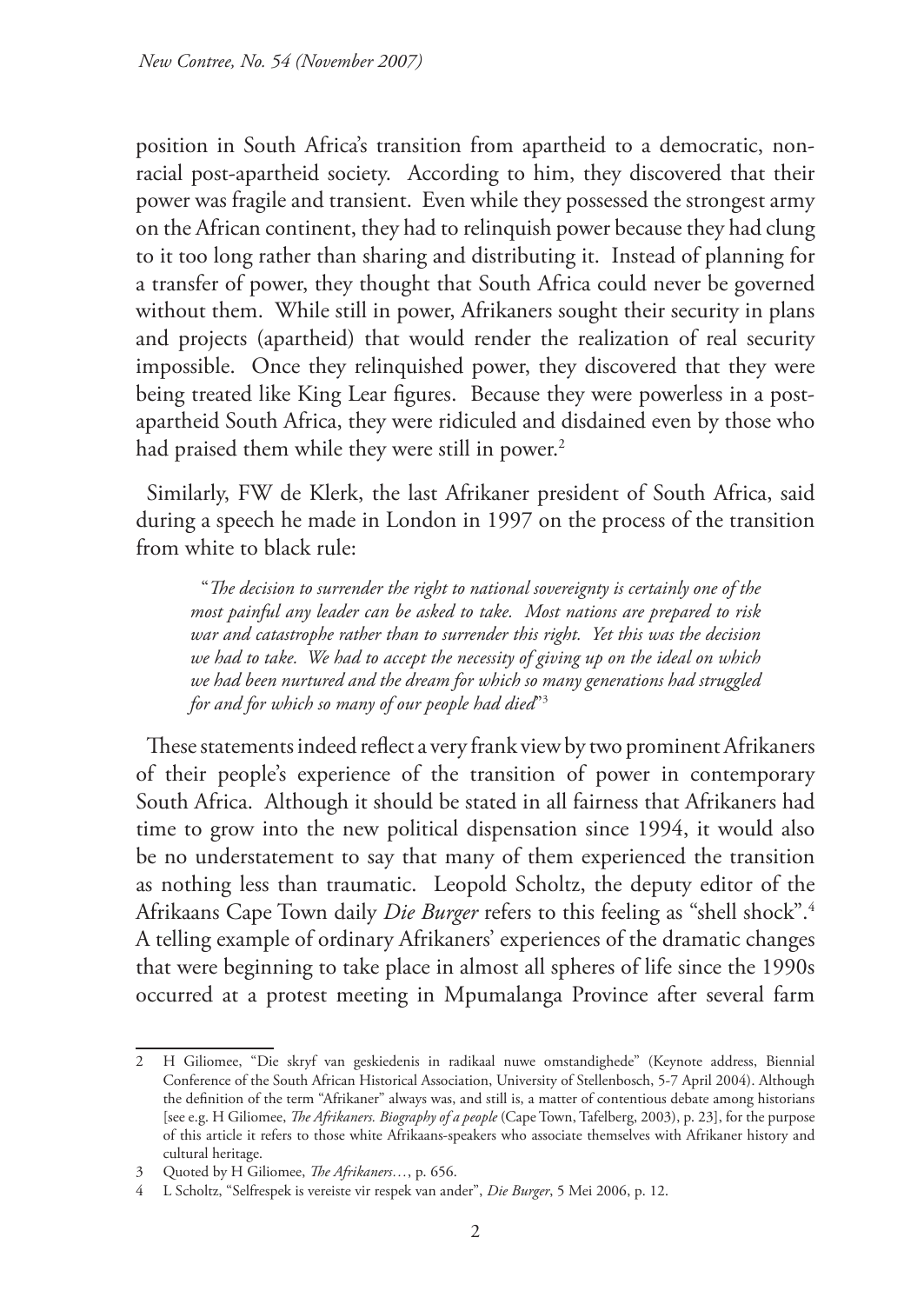murders, where a farmer was loudly cheered when he exclaimed:

*The country does not belong to Afrikaners anymore, it belongs to blacks. We voted it away and we can't get it back*. 5

In her recently published novel on the emotional experiences of an Afrikaner émigré family abroad, the novelist Erika Murray-Theron describes this Afrikaner "lostness" as follows:

*What we have known, is lost. What we have defined has lapsed. What we want to contribute is distrusted*. 6

Based on an analysis of the discourse and debates as reflected especially in the Afrikaans media and Internet discussion forums, two broad notions in which Afrikaner reaction to these dramatic and profound changes is manifested are investigated: a disposition towards diaspora and efforts at redefining Afrikaner identity in post-apartheid South Africa. For reasons of space the article focuses on four related issues only, namely an Afrikaner diaspora, the position of Afrikaners in a post-1994 liberal democracy, the Afrikaans language debate, and Afrikaans popular culture and the so-called "De la Rey phenomenon". These were some of the more contentious issues which enjoyed great prominence in the Afrikaans media and generated vigorous and hectic debate and polemics as part of the discourse on the place of Afrikaners in a postapartheid South Africa since 1994. It is, however, important to state that the Afrikaans language debate also includes speakers who claim Afrikaans as their mother tongue, but who do not necessarily regard themselves as Afrikaners. It entails, for instance, the often eventful and thorny relationship between white and Coloured Afrikaans-speakers, but this issue warrants a paper in its own right. Therefore the author does not purport to cover all aspects defining Afrikaner identity and all issues regarding the position of Afrikaans within the scope of a single article.

The following questions could be posed: What is happening to Afrikaner identity, which was constructed and monopolised in a peculiar way under apartheid, in a post-apartheid South African society? How do Afrikaners negotiate the new space opened up by the advent of the new political order and how do they create a position for themselves in post-apartheid South Africa?

<sup>5</sup> See H Giliomee, *The Afrikaners…*, p. 656.

<sup>6</sup> A translated excerpt from Erika Murray-Theron's *Verblyf* (Pretoria, Protea Boekhuis, 2007), p. 91 as quoted by J Roux, "'Verdwaalde' Afrikaners raak geteken", *Rapport Perspektief*, 3 Junie 2007, p. 5.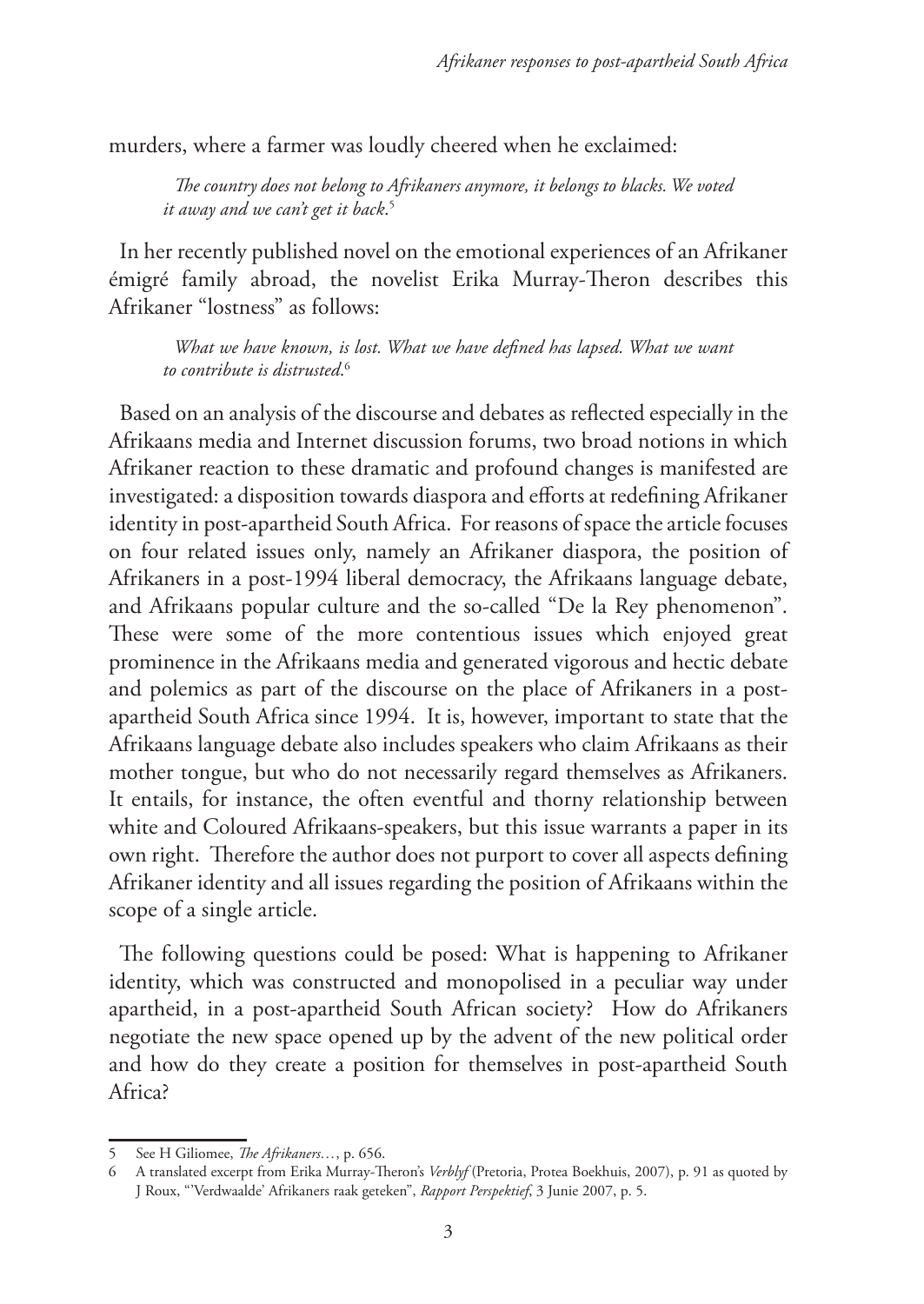#### **Afrikaner diaspora in historical and present terms**

In historical terms Afrikaner migration or diaspora is neither an isolated nor a unique phenomenon.7 This "nomadic urge to move", "wanderlust" or "trekking spirit" as CJ Scheepers Strydom describes the phenomenon, was manifested as early as the 18<sup>th</sup> century among pioneer and frontier Afrikaner society. Firstly, there were the expansion treks of Afrikaner pastoralists from the Cape Colony during the 1700s, and the so-called commission treks to reconnoitre the interior of South Africa for a suitable Afrikaner homeland on the eve of the Great Trek, to be followed by the Great Trek itself in the 1830s. Between 1874 and 1905 another period of migration occurred, collectively known as the Dorslandtrek, from the Transvaal Republic to Angola and later to Namibia in search of better economic opportunities. In 1928 the Portuguese colonial authorities banned their private schools with Afrikaans as language of tuition: this was an important determinant in the repatriation of the Angola Afrikaners to Namibia after 40 years in the former Portuguese colony.

After 1891 another spate of Afrikaner migrations occurred, this time towards present-day Zimbabwe, Zambia, Kenya and Tanzania. Some Afrikaners even ventured into the north-western regions of the Congo and Uganda, while in 1903, after the Anglo Boer War (1899-1902), others served as mercenaries in Italian Somaliland. The search for new economic livelihoods, a strong nationalistic "calling" for those who still strove for political independence after the Afrikaners' defeat in the Anglo Boer War, and the ideal among those who nurtured the notion of Afrikaner territorial expansion in Central Africa, were important incentives for this first phase of an Afrikaner diaspora. After the Anglo Boer War Afrikaner patriots also made life in South Africa intolerable for many of their kinsmen, the so-called "hensoppers" and "joiners", who served the British war effort.

#### *The Argentina rush*

Probably the most prominent manifestation of the first period of Afrikaner diaspora occurred after the Anglo Boer War, when a few hundred Afrikaners from the former Boer republics migrated to Argentina in protest against the British military conquest of South Africa. A renowned Boer general, Ben

<sup>7</sup> E Bornman, "Emigrasie onder Afrikaners vandag", *Tydskrif vir Geesteswetenskappe*, 45 (3), September 2005, p. 388.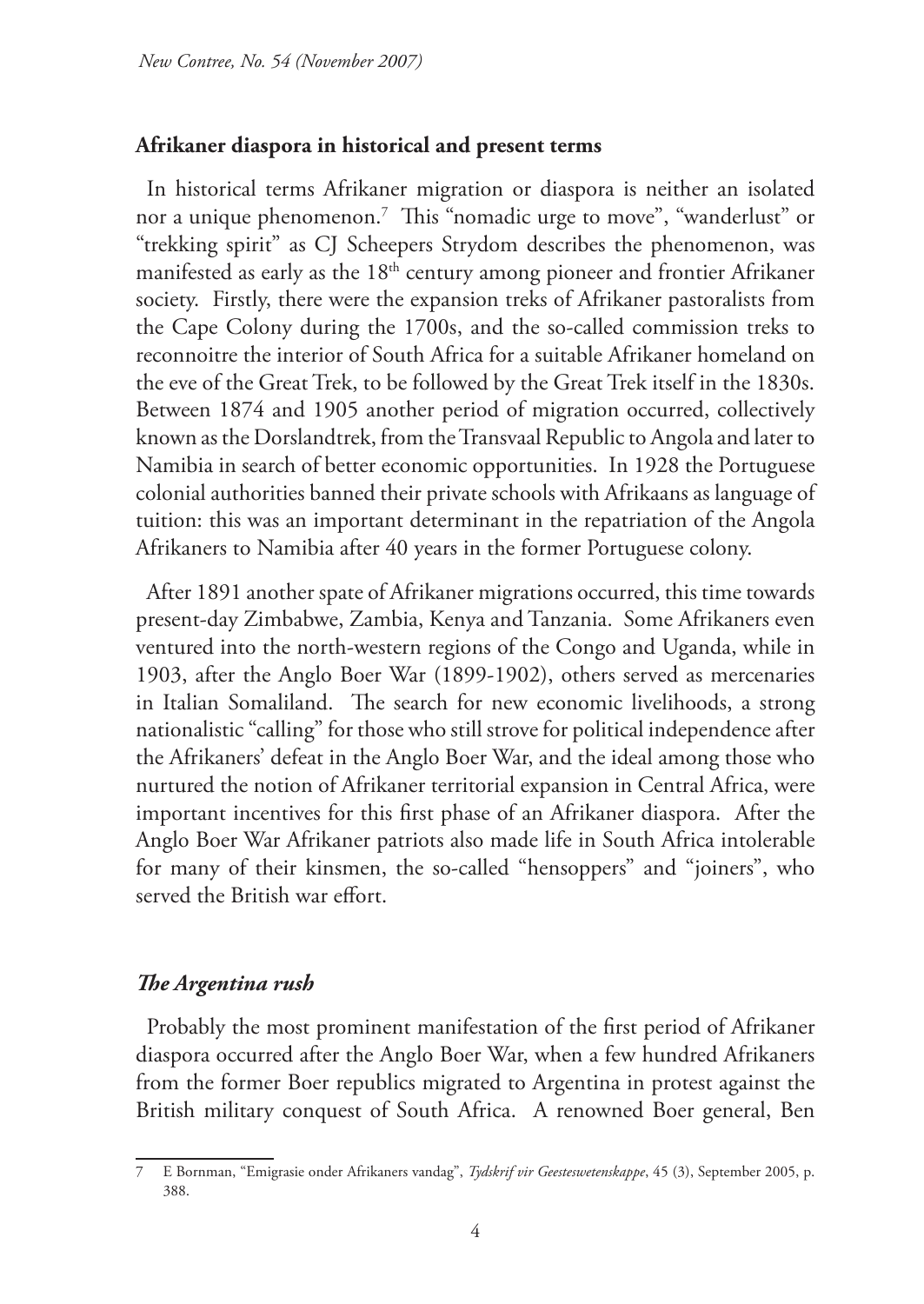Viljoen, together with his family, even went to settle as far as New Mexico in the USA<sup>8</sup>

According to the sociologist, Brian du Toit, the Afrikaner diaspora to Argentina and into "black" Africa in the long run were, however, not successful. In the Argentinian situation the emigrants' cultural baggage of racial prejudice and division persisted. There was a strong prejudice against those who were not Afrikaans speaking, Protestant, or white. So they looked down on the Argentinians, particularly those of swarthy complexion and there was a strong preference for girls to marry within their own ethnic group. Among those Afrikaners who migrated northwards into Africa, the same conditions and thus the same prejudices applied as whence they came. They remained a small, white, skilled minority among the black Africans. Their language, religion, race and related labels continued to prevail unchallenged. Children were frequently sent to South Africa, the Afrikaner cultural heartland, for secondary and especially tertiary education. Ministers of the Dutch Reformed Church (DRC) served congregations in East Africa, and the white settlers remained identifiable as the northernmost Afrikaner frontiersmen. Through the mediation of the DRC and the moral support of certain Afrikaner politicians, the majority of the Argentinian Afrikaners were repatriated after 1937 after an absence of 35 years abroad. And since the advent of *uhuru* and the violence that went along with the decolonisation of countries such as Kenya, Tanzania, Zambia and the Congo in the latter half of the twentieth century, large groups of Afrikaner settlers in East Africa were eventually also forced to return to South Africa.<sup>9</sup>

# *The effect of political transition after 1994 on Afrikaner migration*

The second, present-day, Afrikaner diaspora had its origin in South Africa's period of transition from apartheid to a democratic, non-racial society during the late 1980s and 1990s. After the negotiation process for a new South Africa between the white National Party government and the unbanned black liberation movements such as the African National Congress (ANC)

<sup>8</sup> BM du Toit, *Colonia Boer, An Afrikaner settlement in Chubut, Argentina* (Lewiston, Mellen, 1995) and BM du Toit, *The Boers in East Africa. Ethnicity and Identity* (Westport, Bergin & Garvey, 1998), especially pp. 1-2,9- 11,174.

<sup>9</sup> See CJ Scheepers Strydom (ed.), *Afrikaners in die Vreemde* (Cape Town, Tafelberg, 1976), BM du Toit, *Colonia Boer, An Afrikaner settlement in Chubut, Argentina* and BM du Toit, *The Boers in East Africa. Ethnicity and identity* (Westport, Bergin & Garvey, 1998), especially pp. 1-2,9-11,174.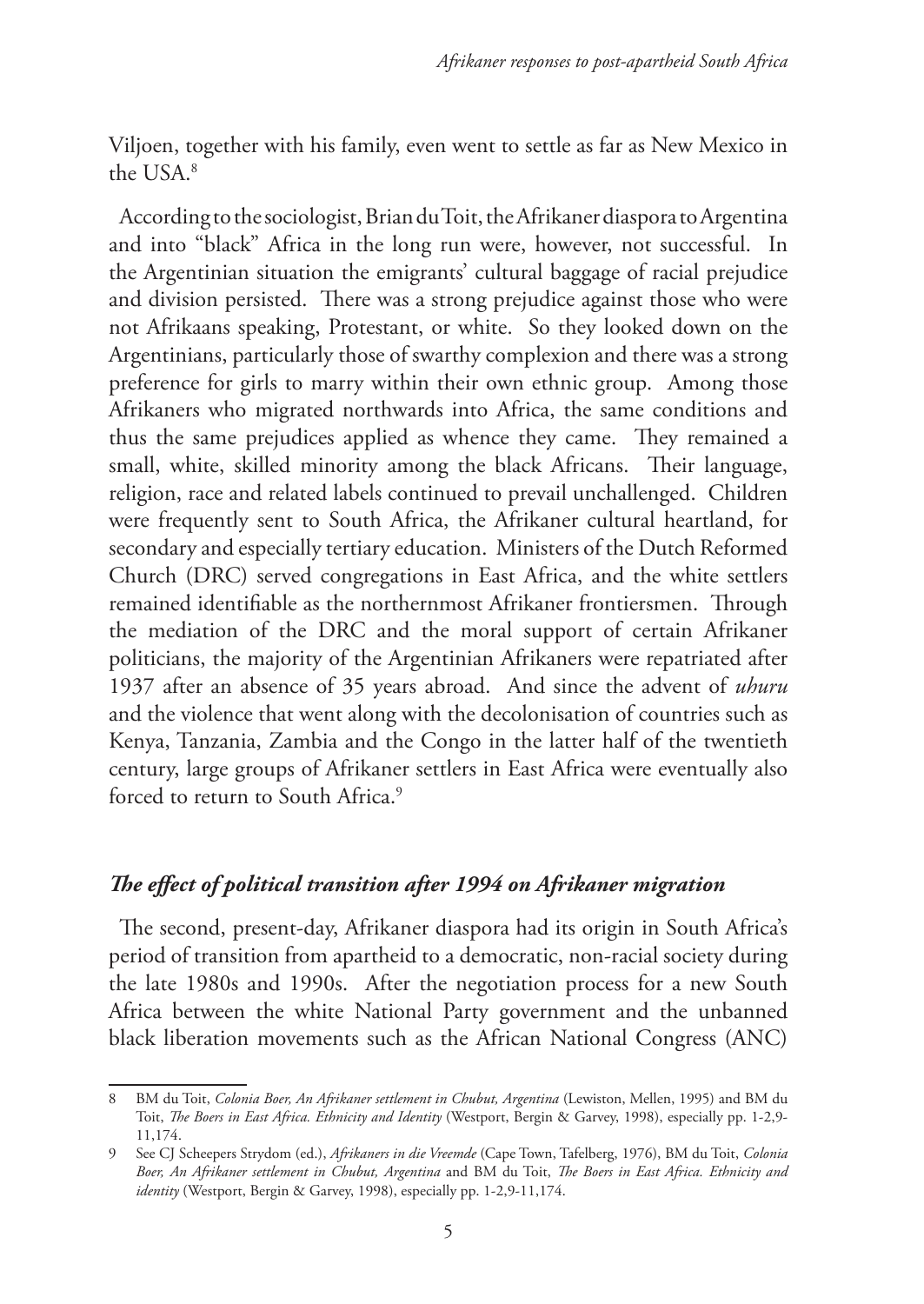commenced, newspapers began to report on growing numbers of white emigrants who were uneasy about the process of political transition.<sup>10</sup> The new diaspora manifested itself basically in three dimensions of migration.

Firstly, some right-wing Afrikaners resorted to internal migration, which meant "migrating" to the all-white enclave of Orania, the nucleus of an envisaged ethnic *volkstaat* (homeland) for Afrikaners in the interior of South Africa as the solution to escape from the county's problems. According to Van Rooyen, the *volkstaat* option is particularly attractive to those Afrikaners who cannot or do not wish to emigrate to a foreign land but, sensing their impotence to effectively challenge the current government, want to isolate themselves from the black majority to the greatest extent possible and under the constraints of the South African constitution, with their primary goal being to secede and form an Afrikaner state.<sup>11</sup> Robert van Tonder, a prominent right-wing Afrikaans language activist, argued that Afrikaners' proficiency in the English language actually encouraged diaspora among them as the "hegemony" of English within South Africa cannot be escaped. According to him, Afrikaners are now regarded as "foreigners" by black South Africans and can only restore their cultural and language sovereignty and ethnic identity by creating an Afrikaner fatherland or "*Boerestaat*".12

A second dimension of migration which some Afrikaners opted for was some form of inward, metaphysical migration - what Van Rooyen refers to as localised "pseudo emigration" and what Richard Ballard calls "semigration". Apart from the trend of moving to safer, enclosed neighbourhoods with high walls and 24-hour armed patrols, or so-called "gated communities", certain Afrikaners have resorted to a physical and psychological withdrawal from

<sup>10</sup> BM du Toit, "Boers, Afrikaners, and diasporas" (Paper, Seminar of the History Commission of the South African Academy for Science and Arts, Pretoria, 30 January 2003), p. 19; J van Rooyen, *The new Great Trek. The story of South Africa's white exodus* (Pretoria, Unisa Press, 2000), pp. vii,5.

<sup>11</sup> J van Rooyen, *The new Great Trek…*, pp. x,16, BM du Toit, "Boers, Afrikaners, and diasporas", p. 20. For reference to Orania see also T Pienaar, "Die aanloop tot en stigting van Orania as groeipunt vir 'n Afrikanervolkstaat" (MA, US, 2007) and M Vestergaard, "Afrikanerdoom? Negotiating Afrikaner identity in postapartheid South Africa" (MA, UCT, 2000), pp. 78-121.

<sup>12</sup> See R van Tonder, *Ons Diaspora* (Fontainebleau, Postma, ca 1985). By using the term *Boerestaat* Van Tonder refers back to the pre-Anglo Boer War Boer republics of the Transvaal and the Orange Free State.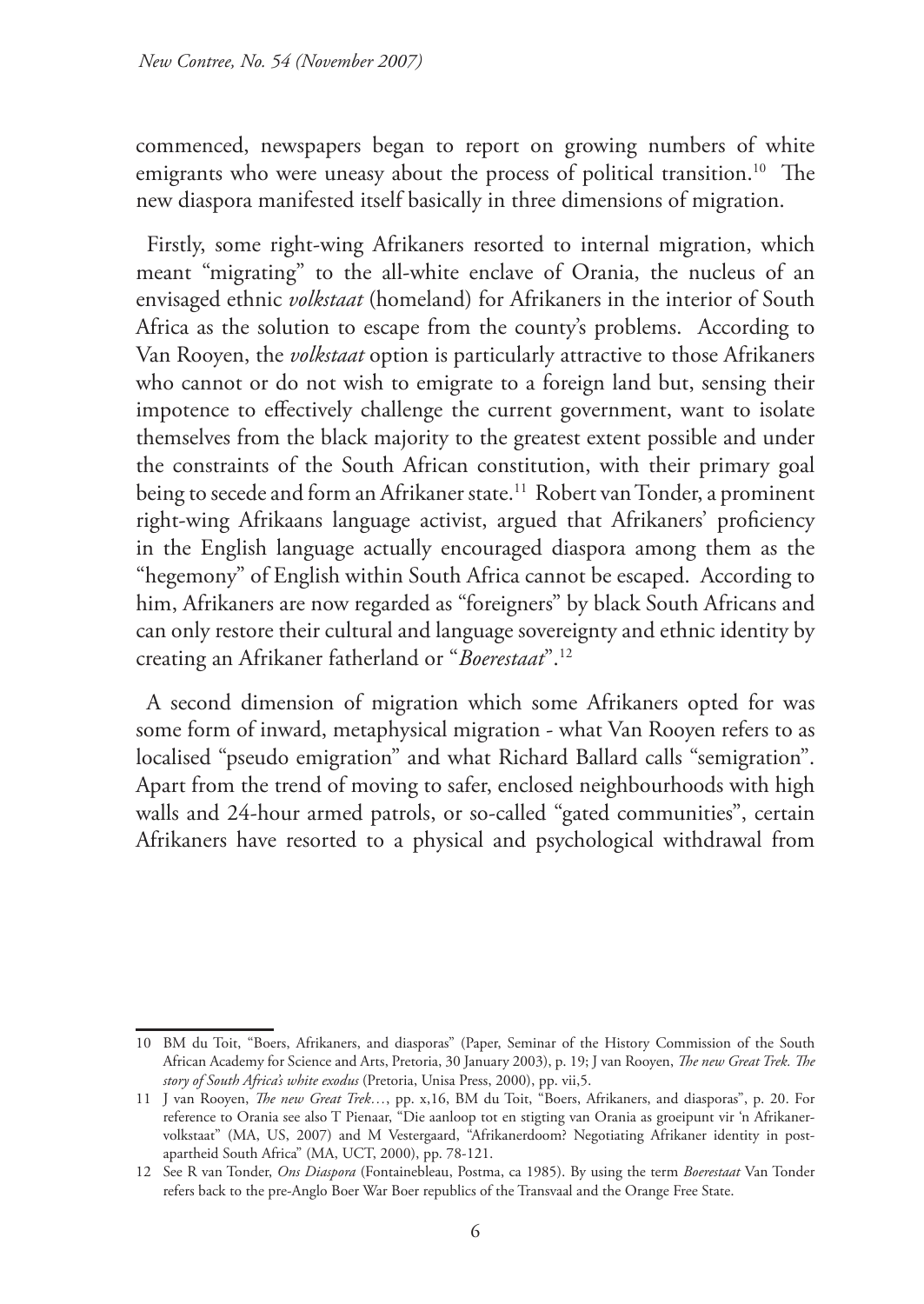everyday life and a kind of self-induced emotional detachment from the realities of South Africa, where the outside world is simply shut-out.<sup>13</sup>

In essence, the reasons for the domestic dimensions of the contemporary Afrikaner diaspora reverberate as a vote of no confidence in a South Africa under black majority rule. According to Vestergaard, for the Afrikaners of Orania the new South Africa is characterised by disorder, crime, violence, farm murders, a general decline of standards and moral values, affirmative action, declining educational standards, and government incompetence, corruption and racism towards whites. Their discourse constructed South Africa as a society on the path to chaos. They experienced a sense of alienation and a feeling of political marginalisation and exclusion, because majority democracy had undermined Afrikaner ethnic political power. It was as if "foreigners" had stolen their country and were now "mismanaging" it.<sup>14</sup>

The most prominent dimension of the present-day diaspora, however, is emigration. Apart from discussing the core causes of this diaspora, it should also be mentioned that as a result of globalisation most ethnic groups, including Afrikaners, are no longer restricted to specific geographical spaces. Since the demise of apartheid and the end of the country's isolation and of travel restrictions, many South Africans became part of what Appadurai referred to as the "ethnoscapes" of globalisation and migrated either temporarily or permanently to all corners of the earth in search of better material conditions such as lucrative job opportunities, transferable skills and career improvement

<sup>13</sup> J van Rooyen, *The new Great Trek…*, pp. 11, 18-19; E Borman, "Emigrasie onder Afrikaners vandag", *Tydskrif vir Geesteswetenskappe*, 45 (3), September 2005, pp. 389-390; ZB du Toit, Die *nuwe toekoms. 'n Perspektief op die Afrikaner by die eeuwisseling* (Pretoria, Van der Walt, 1999), pp. 327, 342; R Ballard, "Assimilation, emigration, semigration, and integration: 'white' peoples' strategies for finding a comfort zone in post-apartheid South Africa" (available at http://www.litnet.co.za/seminarroom/ballard.asp, as accessed on 24 March 2005), pp. 3, 12-13.

<sup>14</sup> M Vestergaard, "Afrikanerdoom?...", pp. 102-106, 121. Although Vestergaard's research appears to be a sincere attempt to analyse "different aspects of 'negotiations' of Afrikaner identity in post-apartheid South Africa", his methodological points of departure are not scientifically sound in all respects. Fieldwork interviews and questionnaires with Afrikaners were restricted to a sprinkling of Afrikaner spokespersons, two Cape Town suburbs and the right-wing Afrikaner enclave of Orania, while the only Afrikaans literature that was consulted seems to be the peripheral alternative cartoon magazine *Bitterkomix* (see pp. 15-25). Vestergaard apparently made no effort to peruse the often intense discourse and discursive debates on contemporary Afrikaner identity that is being carried on in the mainstream Afrikaans media and literature and other Internet discussion forums. Although Vestergaard's research also identifies a declining economy and currency as a reason for emigration, it must be stated that in general Afrikaners have benefited materially from the ANC government's successful economic policies. In this regard see H Giliomee, *The Afrikaners…*, pp. 662, 666.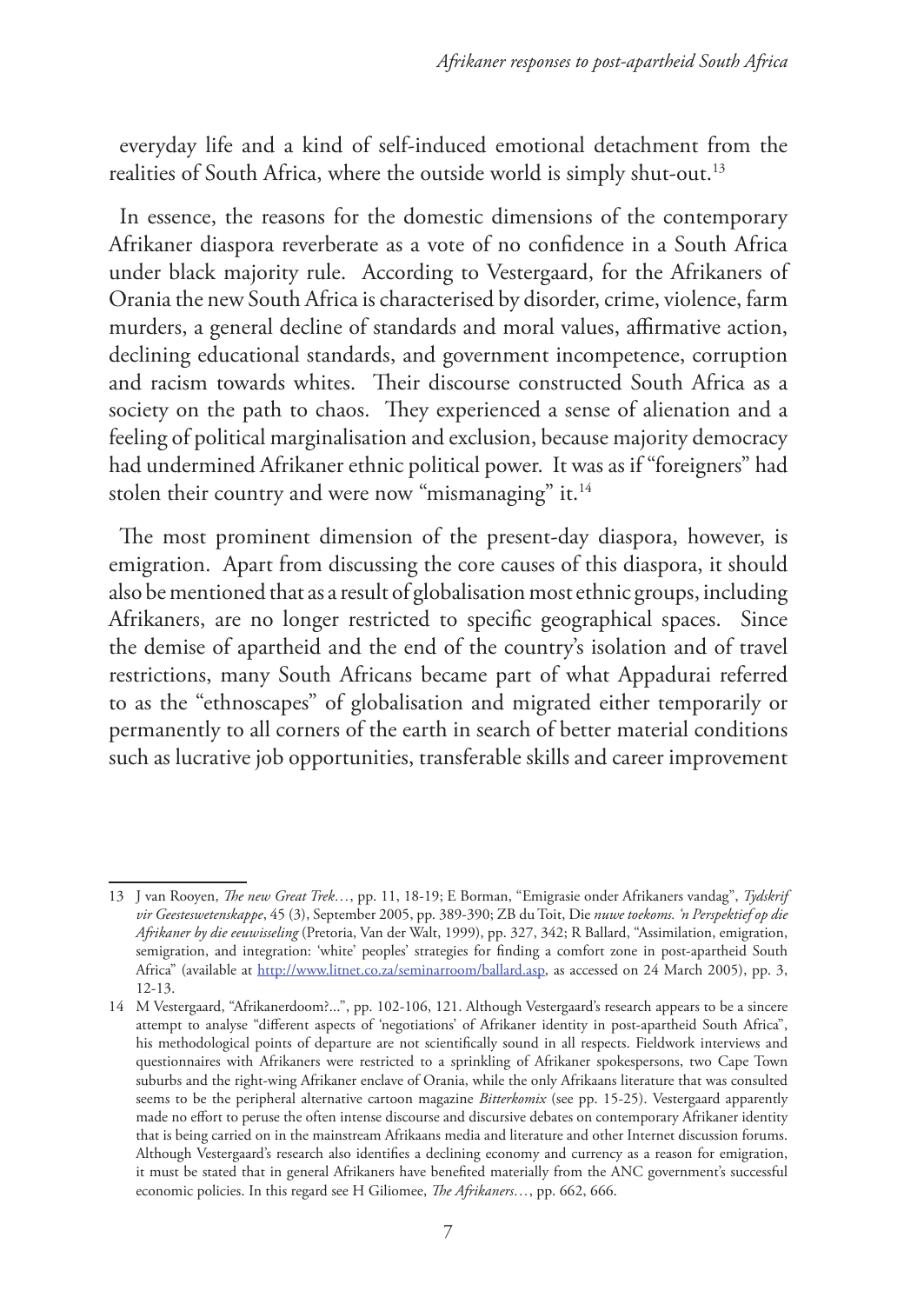possibilities.15 These are regarded as so-called "pull factors" of emigration.16

"Push factors" in the decision to emigrate are often triggered by a critical negative experience – a so-called "last straw" event - affecting the person, a spouse or children, a relative, or a close friend.<sup>17</sup> These negative experiences correlate to a great extent with the reasons for the domestic diaspora and include perceptions of falling standards of education and health care, the Aids pandemic, endemic corruption and mismanagement in the public service, incompetence and the deterioration of government structures, affirmative action, unemployment or bleak job prospects, restrictive labour laws, loss of faith in the ANC-led government, high personal income tax, savings being eroded by inflation and an unstable currency, as perceived mainly by whites. However, by far the most outstanding push factor and principal reason given by emigrants for leaving South Africa is rampant crime and violence, lawlessness, the lack of physical safety and the stressful perpetual fear of crime. Most of the emigrants have been touched by crime, whether through theft, car hijackings or family or friends killed in violent criminal acts.<sup>18</sup>

Afrikaners, the now-disempowered ethnic minority, ruled the country almost exclusively for a period of 46 years through their political vehicle, the National Party. Their loss of political power in 1994 resulted in a loss of access to the civil service and government patronage, and of the ability to use the power of the state to promote and protect the Afrikaans language and culture.19 According to Johann Rossouw, the chief executive officer of the *Federasie van Afrikaanse Kultuurvereniginge* (Federation of Afrikaans Cultural Societies), or FAK, the Afrikaner dream of an ethnic homeland largely came

<sup>15</sup> BM du Toit, "Boers, Afrikaners, and diasporas" , p. 34; J van Rooyen, *The new Great Trek…*, pp.vii, 6, 101, 114, 135; E Borman, "Emigrasie onder Afrikaners vandag", *Tydskrif vir Geesteswetenskappe*, 45 (3), September 2005, pp. 388, 393, 397; T Botha & J Baxter, *The expat confessions. South Africans abroad speak out!* (New York, Jented, 2005), p. 12; G Brand, "Die Afrikaner op soek na diaspora" (Paper, Seminar of the History Commission of the South African Academy of Science and Arts, Pretoria, 30 January 2003), p. 1.

<sup>16</sup> A Pretorius, "'n Afrikaner-diaspora? Indrukke uit Londen" (Paper, Seminar of the History Commission of the South African Academy of Science and Arts, Pretoria, 30 January 2003), p. 1.

<sup>17</sup> BM du Toit, "Boers, Afrikaners, and diasporas", pp. 10, 12; BM du Toit, *The Boers in East Africa…*, p. 3.

<sup>18</sup> J van Rooyen, *The new Great Trek…*, pp. vii-ix, xi, 2, 35-36, 55, 71-89, 93-107, 115, 132-133, 167; BM du Toit, "Boers, Afrikaners, and diasporas", pp. 19-20, 29-34; E Bornman, "Emigrasie onder Afrikaners vandag", *Tydskrif vir Geesteswetenskappe*, 45 (3), September 2005, pp. 393-397; T Botha & J Baxter, *The expat confessions…*, pp. 11, 13-14, 73, 81, 102; W Brümmer, "Swaels van die suide", *Insig*, 222, Desember 2006, pp. 25-26. See also e.g. "Afrikaan in Duitsland", "Die reënboognasie is weg", *Beeld*, 28 Julie 2006, Digest Number 108 (posted by akripolis@yahoogroups.com, 14 Aug. 2006).

<sup>19</sup> J van Rooyen, *The new Great Trek…*, pp. ix, 37-38; W Brümmer, "Swaels van die suide", *Insig*, 222, Desember 2006, p. 25; M Vestergaard, "Afrikanerdoom?...", pp. 55, 105, M Vestergaard, "Who's got the map? The Negotiation of Afrikaner identities in post-apartheid South Africa", *Daedalus*, 130 (1) Winter 2001, pp. 22, 37.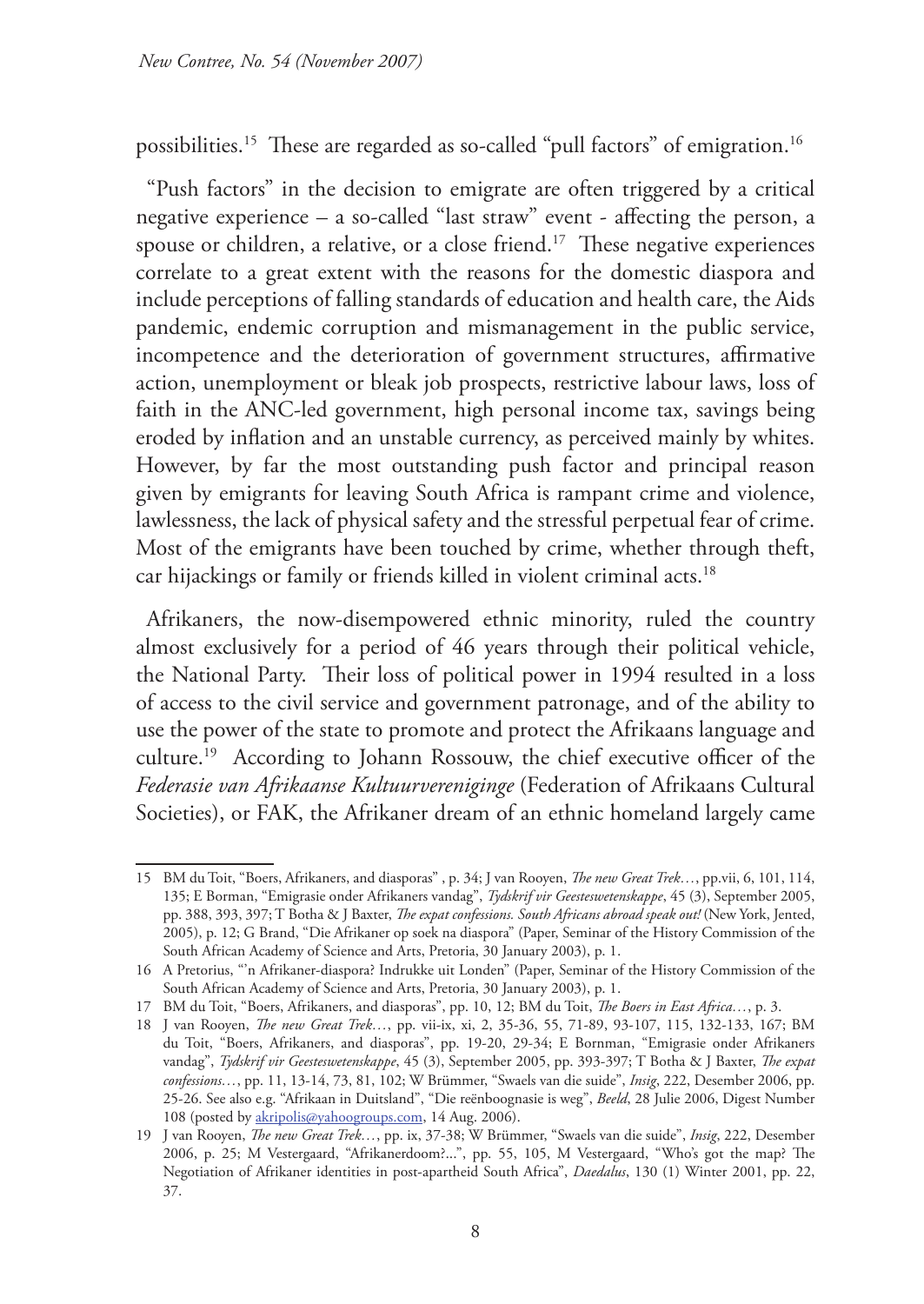to an end with the advent of the new political dispensation. The loss of this "ethnic dream" went hand in hand with the loss of a South African identity bound to place. As prospective Afrikaner emigrants were not bound to South Africa after 1994 by this dream or myth, and did not regard it as their country anymore, loosening their ties and deciding to emigrate became easier.<sup>20</sup>

#### *The brain drain and emotional responses*

Data analysed by various scholars point to two important implications regarding emigration. Firstly, the predominantly white emigration has resulted in a massive exodus of many professional and highly qualified persons, or "brain drain", from South Africa in what is sometimes called in newspaper reports a "white flight". These emigrants include doctors, veterinarians, engineers, accountants, business managers, teachers, scientists, nurses, farmers, clerical workers, IT specialists and artisans. According to De Lange, 841 000 whites emigrated between 1995 and 2005 alone. The white exodus, once a trickle, has turned into a steady stream and has the potential to become a flood which may hold far-reaching consequences for the South African economy. Secondly, the present white exodus is predominantly an Afrikaner emigration. Du Toit quoted news reports referring to an "Afrikaner diaspora", stating that "Afrikaners [are] now at the front of the queue for tickets out of South Africa". And according to Statistics South Africa, the emigration figures of Afrikaners have actually surpassed those of English-speaking whites.<sup>21</sup>

Apart from emigration destinations such as black African countries (e.g. Mozambique, which has of late become a preferred émigré sanctuary)<sup>22</sup>, the majority of Afrikaner emigrants seem to opt for English-speaking countries such as the United Kingdom, Canada, the USA, Australia and New Zealand. Afrikaners constitute almost half of the total number of South African emigrants to countries such as New Zealand (with Auckland having become a hub of ex-South Africans by the mid-1990s), while 51% of South African doctors who emigrated to the Canadian province of Saskatchewan were Afrikaans speaking.

<sup>20</sup> Quoted by E Bornman, "Emigrasie onder Afrikaners vandag", *Tydskrif vir Geesteswetenskappe*, 45 (3), September 2005, pp. 391, 398.

<sup>21</sup> See BM du Toit, "Boers, Afrikaners, and Diasporas", pp. 20-22, 26, 28; J van Rooyen, *The new Great Trek…*, pp. 11, 26, 36-37, 50-51, 139, 169; E Bornman, "Emigrasie onder Afrikaners vandag", *Tydskrif vir Geesteswetenskappe*, 45, 3, September 2005, pp. 387, 393; W Brümmer, "Swaels van die suide", *Insig*, 222, Desember 2006, p. 25; J de Lange, "Immigrasie moet regkom om SA ekonomie te red – Beeld" (available at http://www.solidaritysa.co.za/Tuis/wmprint.php?ArtID=884, as accessed on 19 March 2007), p. 1.

<sup>22</sup> W Pelser, "Mosambiek se Vilanculos: Nuwe tuiste vir Afrikaners", *Rapport*, 27 Mei 2007, p. i.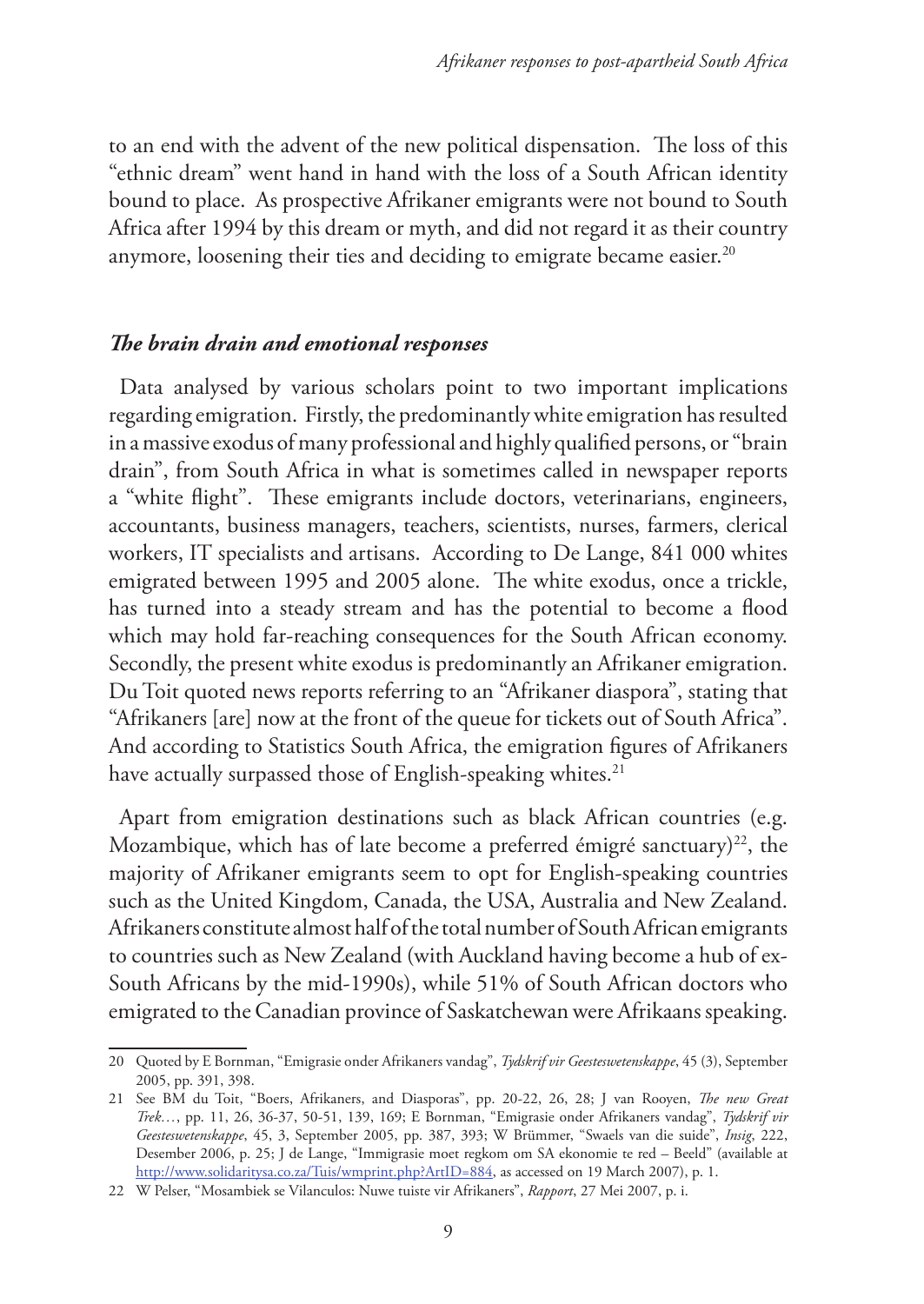Language adaptability and cultural similarities, living standards, family ties, climate and the demand for skills were decisive in determining these emigrant destinations. The Afrikaner preference for domicile in predominantly Caucasian countries<sup>23</sup> corroborates du Toit's observations that they choose to settle among communities of European settlers, where their ethnicity is not questioned or challenged, and where the cultural and religious milieu more or less matches their requirements. But when identity was "facilitated" by differences in colour, religion, and (non-English) languages, the settlers maintained their ethnic associations and distanced themselves from other groups around them. Afrikaner diaspora communities in Argentina and East Africa, for instance, remained cultural and ethnic islands, whereas Afrikaner emigrants to predominantly English-speaking Caucasian and Protestant countries blend with peoples sharing similar biological, religious and cultural characteristics.<sup>24</sup>

The international Afrikaner diaspora and the traumatic impact it has had on family structures has stirred a lively response – the so-called *bly of gly-debat*  (stay-or-go-debate) - in Afrikaner circles at home. There are probably very few contemporary Afrikaner families who do not have some or other émigré relatives abroad. Especially since the 1990s, disparaging references to the "chicken run" and accusations of emigrants being "disloyal", "unpatriotic", "cowardly" and "racist" resonated in the South African press. Arguments for or against emigration became politicised and personal. While one side questioned the loyalty and patriotism of those who were leaving, the other side pointed to the socio-political conditions that caused people to leave the country. The leftist political view is that emigrants are racists who are leaving simply because they cannot tolerate living under a black government. From an Afrikaner nationalist perspective, emigrants were regarded as traitors as they were committing "treason" against the Afrikaner people in South Africa by weakening the strength of the white population group as a whole. Consequently, so the argument goes, the reduction of Afrikaner numbers as a result of emigration will adversely affect the survival of the Afrikaans language and culture.

Others held the view that Afrikaners relinquished their right to be called Afrikaners once they live overseas and that the Afrikaans language cannot survive outside South Africa. But for many emigrants a profound sense of

<sup>23</sup> BM du Toit, "Boers, Afrikaners, and diasporas", pp. 12, 19-22, 27-28; J van Rooyen, *The new Great Trek…*, pp. xii, 27, 38, 50-51, 139-162; T Botha & J Baxter, *The expat confessions…*, pp. 6, 18.

<sup>22</sup> See BM du Toit, "Boers, Afrikaners, and diasporas" (Paper, SAASA Seminar 2003), pp. 10, 13-14, 43 and BM du Toit, *The Boers in East Africa…*, pp. 10-11, 33, 174.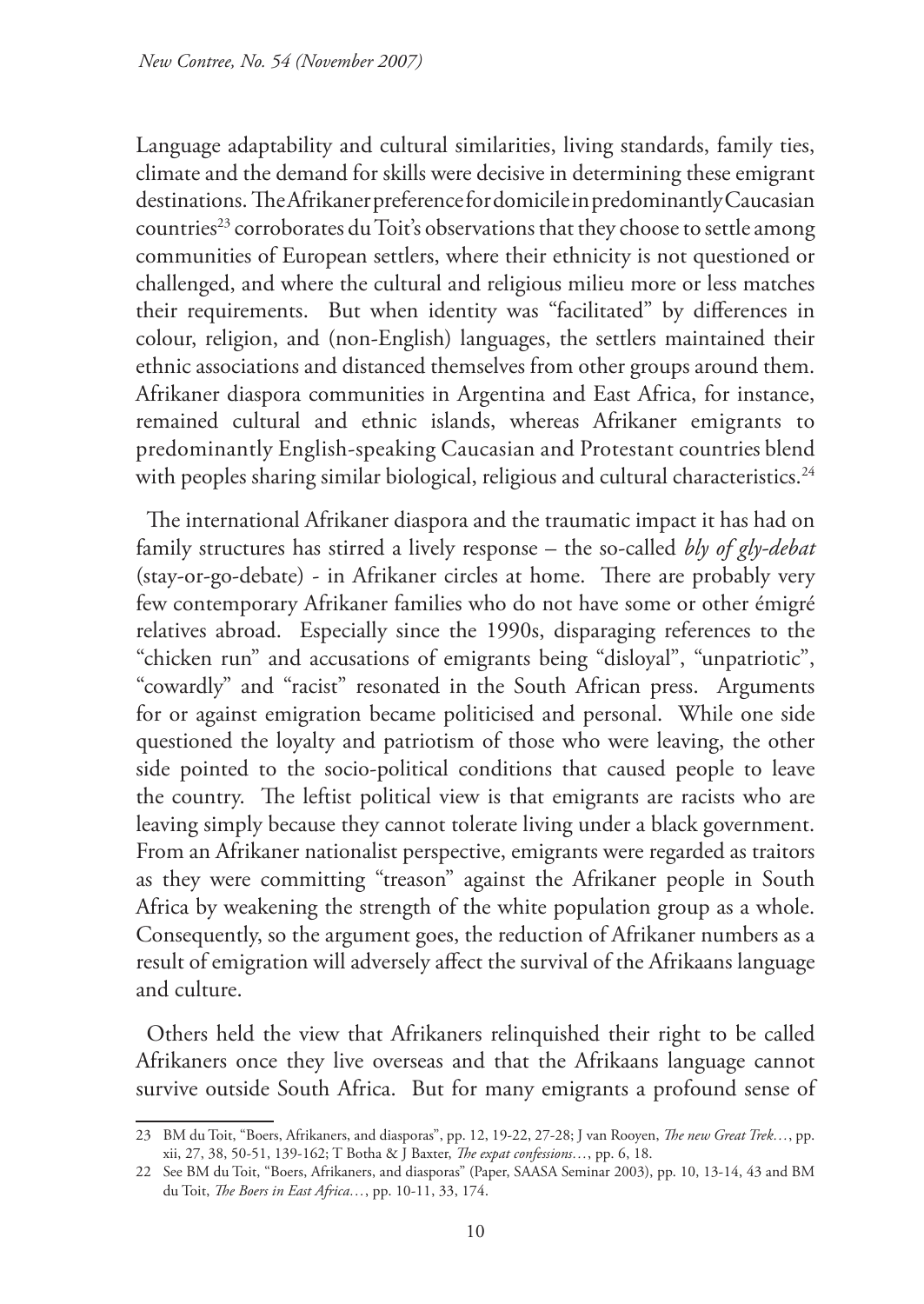loss – the loss of a unique sense of "South Africanness" and, in some cases, an Afrikaner culture, hence a loss of identity - is a recurrent motif. Some experience feelings of quilt "for leaving their countrymen in the lurch". A large portion of emigrants continually express their desire to return to South Africa and to make a contribution to its prosperity, but insist that lifethreatening crime prevents them from doing so.<sup>25</sup> According to Du Toit, therefore, one finds that the Afrikaner diaspora was driven by a considerable sense of coercion. Many current Afrikaner émigrés give as the reason for their emigration the coercion deriving from fears about their personal safety and the future of their children.<sup>26</sup> Wasserman argues that the emigrant's recollection of origin engages with new impulses and cultural stimulation, as it is impossible to maintain an old cultural identity in isolation. Therefore a new hybrid cultural identity is composed from various points of reference.<sup>27</sup>

Nevertheless, those who emigrate successfully tend to recreate some sense of order, possibly by having fellow émigrés in their neighbourhood and a circle of friends visiting and socializing together, speaking the native language, joining religious and cultural groups, or, more recently, using the Internet to remain in touch. For example, Afrikaners who emigrated to New Zealand and the United Kingdom were able to re-create a sub-culture of ex-South Africans, and more importantly, a community of Afrikaners in cultural-linguistic enclaves or in certain suburbs, expatriate Afrikaans clubs, publications, Internet websites and programmes (which can also be connected to Afrikaans radio stations in South Africa), cultural festivals, barbeque gatherings, and stores that sell South African foods in an attempt to introduce Afrikaans into some schools and by creating a sense of unity and continuity through church groups and congregations. By 2000 the three Afrikaans Reformed Churches appeared to have accepted the inevitability of the Afrikaner exodus and were considering assisting emigrants by establishing congregations abroad to be headed by ministers from South Africa. By 2007, for instance, a minister from a DRC congregation in Potchefstroom was sent on an "outreach" ministry to the Perth Afrikaans Reformed Church, as there were an estimated 80 000 to 90 000 ex-South Africans living in Western Australia.

<sup>25</sup> See J Van Rooyen, *The new Great Trek…*, pp. ix, xii, 115-116, 124-130, 136,138; BM du Toit, "Boers, Afrikaners, and diasporas", pp. 19-20, 39; T Botha & J Baxter, *The expat confessions…*, pp. 13, 51, 55; W Brümmer, "Swaels van die suide", *Insig*, 222, Desember 2006, pp. 26-27. See also H Wasserman, "Om hergeboorte te verbeel – 'n Postkoloniale beskouing van migrasie, kultuur en identiteit", E van Heerden (ed.), *Briewe deur die lug – LitNet/Taalsekretariaat-skrywersberaad 2000* (Kaapstad, Tafelberg, 2001), pp. 298, 301 and T du Plessis, "Begrip 'Afrikaner' in die smeltkroes", *Rapport*, 11 Augustus 2002, p. 16.

<sup>26</sup> BM du Toit, "Boers, Afrikaners, and diasporas", p. 42.

<sup>27</sup> H Wasserman, "Om hergeboorte te verbeel…", E van Heerden (ed.), *Briewe deur die lug*…, p. 302.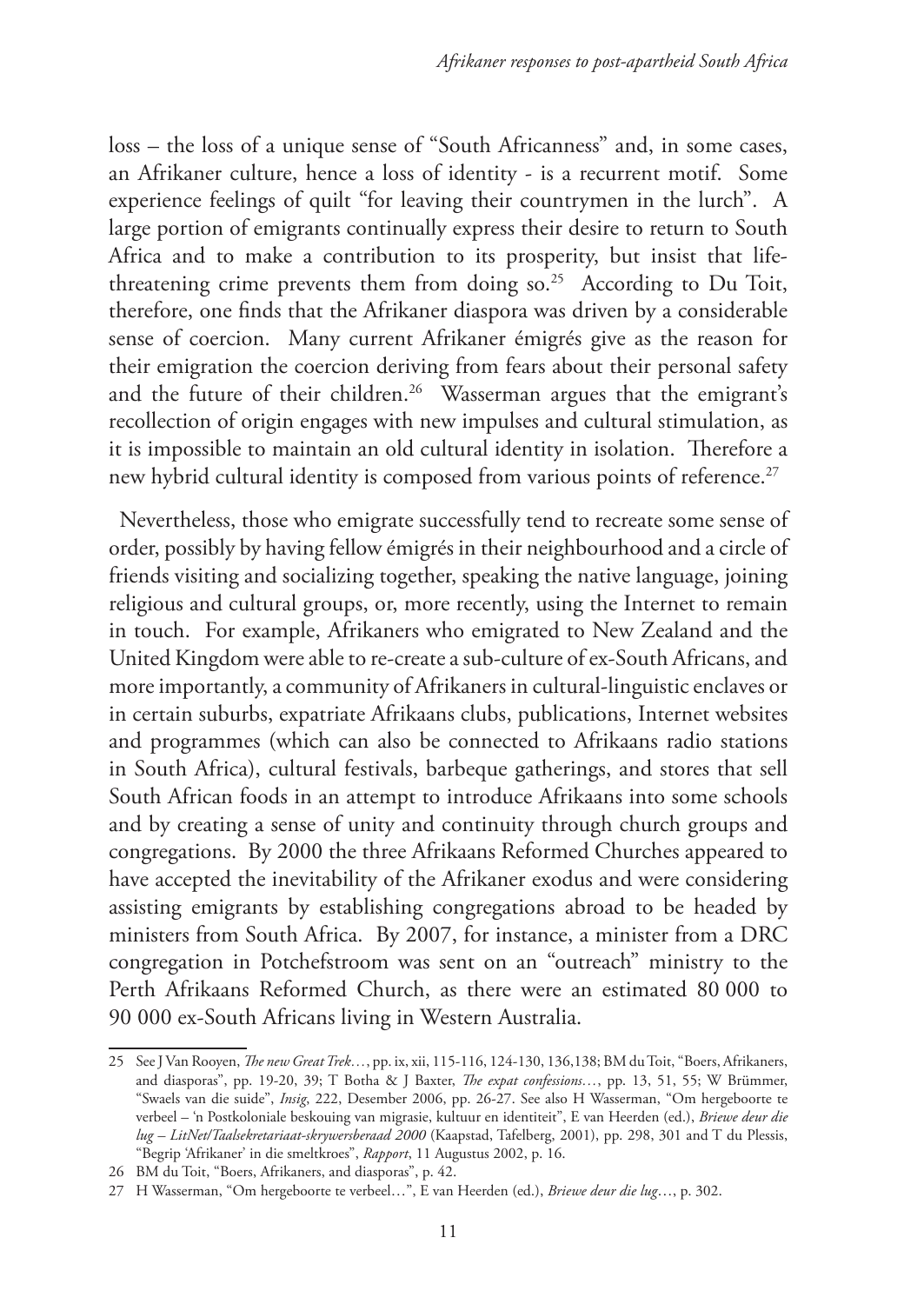# *Little South Africa's?*

These are diaspora communities which re-establish and perpetuate valued aspects of their language and culture. An Afrikaner collective memory is thus kept alive informally in social contacts, rituals of interaction such as picnics, dances, gatherings, and religious and linguistic identity, by receiving South African entertainers and sports figures, by still supporting South African sports teams and also by individuals keeping in touch with family and friends, especially through electronic mail. In this way an emotional attachment to a South African identity remains with many emigrants much longer. For a sizeable section of expatriates South Africa remains "home" for a very long time, and a considerable part of their time and energy is spent in trying to recreate a "Little South Africa" for themselves in their new country. Therefore Du Toit argues that communal boundaries – linguistic, cultural and religious – are patrolled by services offered to members, for example, through Afrikaans churches, radio programmes, library holdings and especially an Afrikaans club.28

#### *To come home or not?*

In contrast to the flood of Afrikaner emigration, efforts are also being made to persuade expatriates to return to South Africa, especially the *Kom Huistoe-Veldtog* (Come Home Campaign), driven by AfriForum, a subsidiary of the Afrikaans-orientated trade union Solidarity. But despite AfriForum's arguments about the "misperceptions" about an ideal life abroad and its claims of successfully persuading expatriates to return to South Africa in an effort to augment the country's dwindling skills pool, since launching the campaign more than two years ago they have succeeded in repatriating only about 1500 South Africans.<sup>29</sup> The process of assimilation into their host counties might be slow for some emigrants, but the fact remains that most

<sup>28</sup> BM du Toit, "Boers, Afrikaners, and diasporas", pp. 12, 38, 42; J Van Rooyen, *The new Great Trek…*, pp. 131, 137-162, 166, 168; A Pretorius, "'n Afrikaner-diaspora?...", p. 3; "Evangelie weerklink in Afrikaans op Australiese platteland", *Kerkbode*, 9 Februarie 2007, p. 4; C van Wyk, "Australiërtjies neem nou Afrikaans", *Die Burger*, 14 Januarie 2005, p. 6; A Rademeyer, "'Blokes' en 'mates' wil Afrikaans leer praat", *Die Burger*, 22 Maart 2006, p. 9.

<sup>29</sup> See J De Lange, "Immigrasie moet regkom om SA ekonomie te red - Beeld" (available at http://www.solidaritysa. co.za/Tuis/wmprint.php?ArtID=884, as accessed on 19 March 2007), p. 3; "AfriForum kom huistoe-veldtog. Wanpersepsies oor die lewe in die buiteland & algemene inligting oor emigrasie" (available at http://www. komhuistoe.co.za/wanpersepsies.htm, as accessed on 10 May 2007) and A Baily, "Verlore Kundigheid Kom Huis Toe", *Solidariteit*, 1, 2007, pp. 22-23.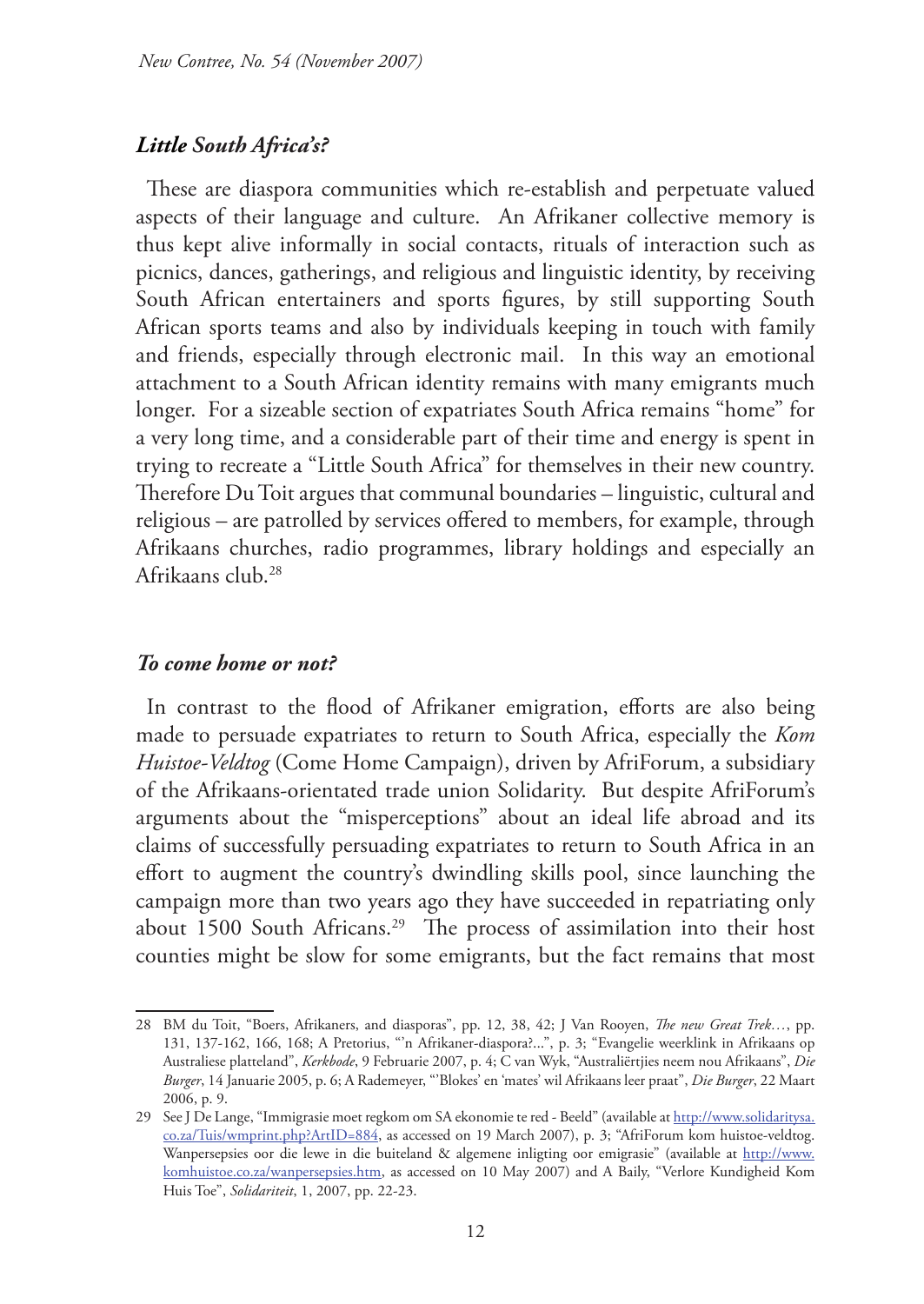settlers have indicated that they are happy in their new homelands and have no desire, nor any intention, to return to South Africa, except perhaps for the occasional holiday. Although many first-generation Afrikaner emigrants may tend to cling tenaciously to their culture, traditions and language, for Du Toit and Pretorius the problem lies with the second and third generations. The children of Afrikaner emigrants quickly forget or unlearn how to speak Afrikaans. Therefore the maintenance of an Afrikaner identity abroad, which depends on successive generations of "Afrikaners", is not sustainable. As the process of being different becomes harder to maintain, and when boundaries become so porous that identity cannot be maintained, then such identity fades.30

# **Efforts at redefining Afrikaner identity in post-apartheid South Africa**

Loammi Wolf, a human rights specialist, correctly observed that Afrikaner identity is not a static entity which can be vacuum-packed or categorically delimited.31

# *Perspectives on the position of Afrikaners*

Especially since the transformation era of the administration of President Thabo Mbeki, who introduced an accelerated programme of the Africanisation of almost all spheres of public South African life, a huge disillusionment with the new South Africa has permeated the mindset of many Afrikaners. According to a 1999 survey by Professor Lawrence Schlemmer, a respected South African sociological analyst, an alarming degree of alienation has developed between the Afrikaner community and the new political and social order since 1994. According to Schlemmer, many Afrikaners felt "switched off" and marginalised, and did not take much interest in mainstream (i.e. black) South Africa. These feelings thus correlate with the manifestations of the Afrikaner diaspora as discussed above. Schlemmer argues that Afrikaners

<sup>30</sup> See BM du Toit, "Boers, Afrikaners, and diasporas" (Paper, SAASA Seminar, 2003), pp. 1, 37, 40, 42-43; J Van Rooyen, *The new Great Trek…*, pp. 38, 130, 137, 140, 168; T Botha & J Baxter, *The expat confessions…*, pp. 54- 55, 79-81; A Pretorius, "'n Afrikaner-diaspora?...", pp. 4-5; E Bornman, "Emigrasie onder Afrikaners vandag", *Tydskrif vir Geesteswetenskappe*, 45 (3), September 2005, pp. 387-388; H Aucamp, "Hou op 'Afrikaans!' skree, *Die Burger*, 6 April 2002, p. 13; B de Villiers, "Probeer eerder dié wat not nog hier is in SA te hou", *Rapport*, 27 November 2005, p. 14; B Marais, "Dié studie verskil met Kom Huis Toe-syfers" and CF Kotzé, "Emigrante sal gewis nie terugkeer nie", *Rapport*, 22 Oktober 2006, p. xi.

<sup>31</sup> L Wolf, "Die busreis van Afrikaner-identiteit", Bylae by *Die Burger*, 26 Mei 2007, p. 15.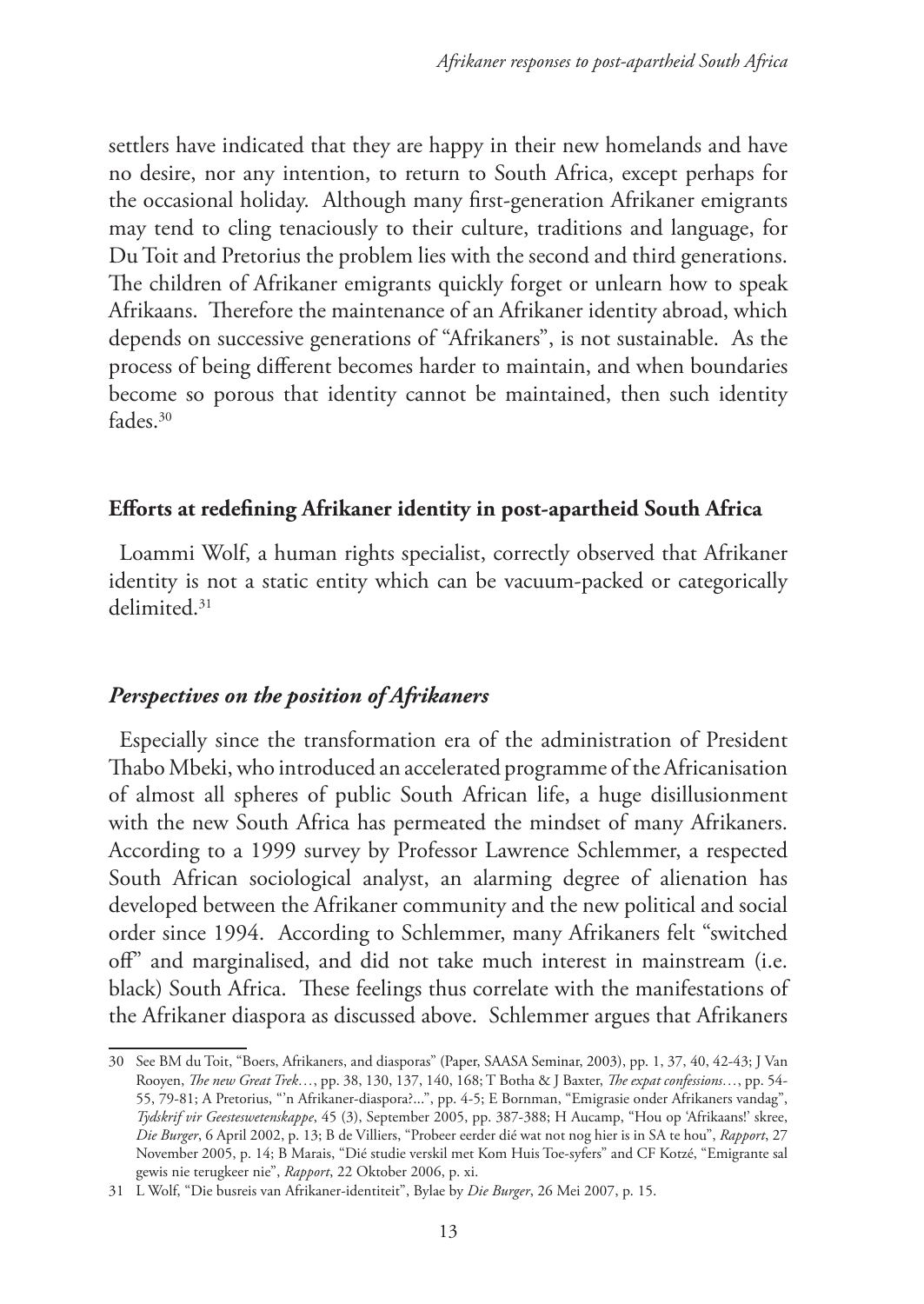had believed that, in any negotiated settlement, their representatives would drive a hard bargain and their hubris had convinced them that they alone could rule the country. Instead, they have been proven wrong on both accounts.<sup>32</sup>

Flip Buys, the chief executive officer of Solidarity, the trade union with the biggest Afrikaner-based worker constituency in South Africa, very aptly put these attitudes into words in an article in *Rapport*, the national Afrikaans Sunday paper. According to Buys, by 1994 the majority of Afrikaner voters were convinced of the necessity for blacks to obtain full political rights, but eventually became concerned that the political changes went further than the granting of equal rights and that the Afrikaners' own rights were under threat. Afrikaners wanted a full and equal democracy, but did not anticipate that their own democratic rights would be marginalised and that they would be structurally disempowered. They began to feel like second-class citizens themselves. They voted for the abolition of racial discrimination, but did not expect that they themselves would become a target of such discrimination. They regarded it as just that indigenous languages should reach their full potential, but were of the opinion that this could be achieved without marginalising Afrikaners. They agreed to black economic empowerment, but became concerned that black empowerment in some instances could lead to their own disempowerment. They were willing to let the ANC exiles return from abroad, but did not anticipate circumstances changing so dramatically that their own loved ones would leave South Africa in droves.

Afrikaners accepted that black history should find its rightful place in the national discourse, but did not expect to see Afrikaner history almost criminalized. Afrikaners understood the ANC's viewpoint that ANC place names and its heritage should receive greater recognition, but did not wish their own historic Afrikaner place names and heritage to be sidelined. They realized the necessity to improve black education, but protested when they began to see how the ANC government was taking control over Afrikaans education and institutions, a process that went hand in hand with anglicizing them. Buys declared that whites understood the necessity for the implementation of affirmative action, but rejected its misuse to anglicize Afrikaans institutions and bring them under black control under the pretext of striving for representativity. The White electorate exchanged minority control for a democratic legal state, but are extremely concerned that the

<sup>32</sup> See L Schlemmer, "Factors in the persistence or decline of ethnic group mobilisation: a conceptual review and case study of cultural group responses among Afrikaners in post-apartheid South Africa" (Ph.D, UCT, 1999).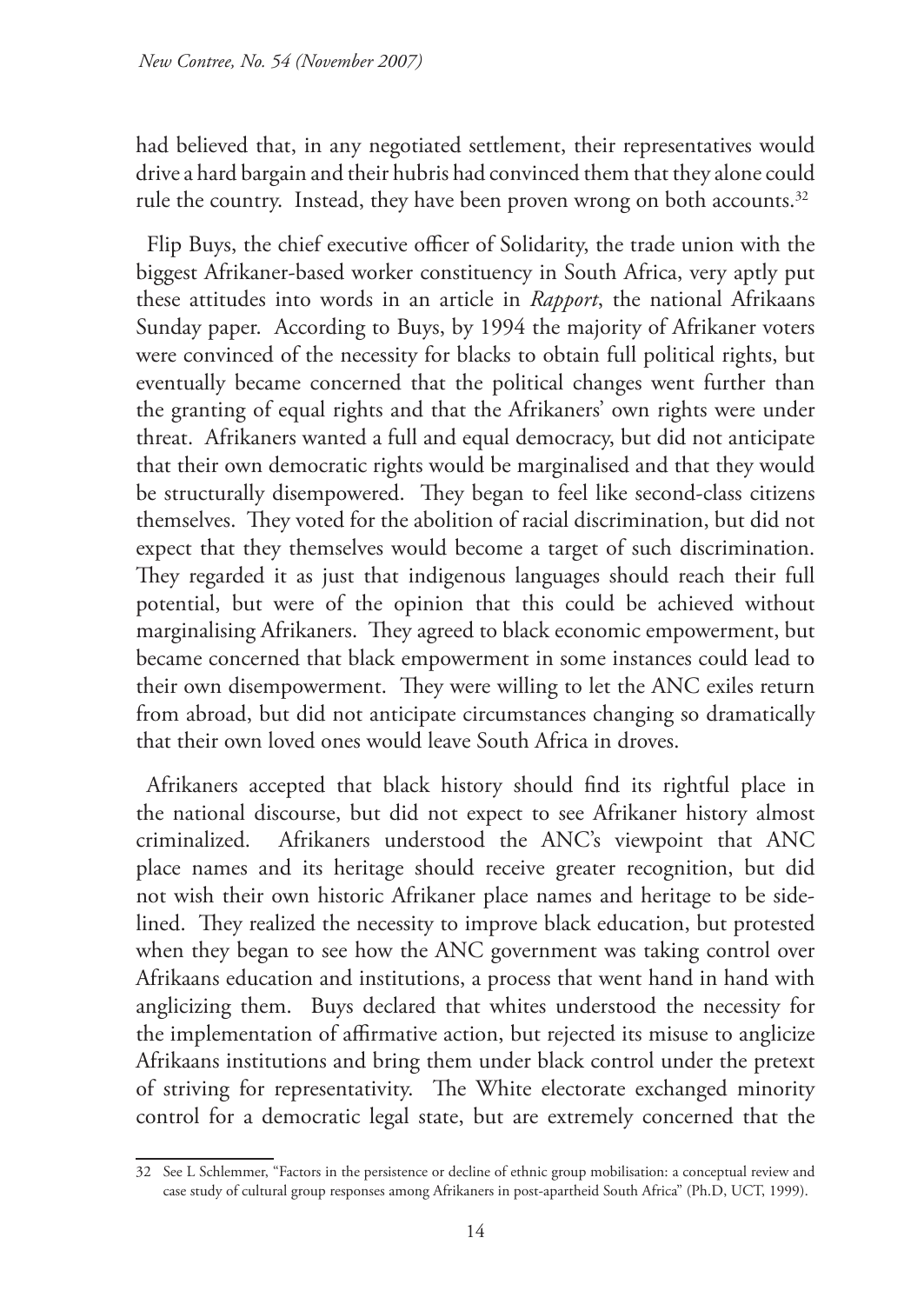country is beginning to change into a "transformation state".33

The feelings of disillusionment were also aggravated when FW de Klerk, in response to the ANC's contrary opinions regarding a power-sharing cabinet as a principle in the final post-apartheid constitution, took the National Party (NP) - historically the home of the majority of Afrikaners and which had taken its white support for granted in the 1994 election - out of the then Government of National Unity (GNU) at the end of 1996. This move left the Afrikaners and the larger white community without formal political power. Soon after the withdrawal of his party from the GNU in 1996, De Klerk himself resigned from politics – a move which caused terminal damage to the NP. After the 2004 general election, and after having received a mere 250 000 votes on a national basis, Marthinus van Schalkwyk, De Klerk's successor as NP leader and a career political opportunist per excellence, committed the "ultimate treason", as it was referred to by critical writers in the Afrikaans press. Van Schalkwyk announced the demise of the NP and advised the remaining NP MPs to join the ANC as he himself accepted a cabinet post in the Mbeki administration.34

Strident Afrikaner reactions were already evident in 2000 when a controversial Afrikaner radio journalist, Chris Louw, caused a sensation among Afrikaners in what came to be known as the "*Boetman* debate". Louw wrote a furious letter to Willem de Klerk, a prominent Afrikaner opinion maker and elder brother of FW de Klerk. He charged Willem de Klerk and his generation of Afrikaner leaders with paternalism and political cowardice and deceit. Without ever having fought a war themselves, they had sent a younger generation of Afrikaners to war on the country's borders against ANC insurgents and into black townships to defend apartheid as a noble cause, but then collapsed when confronted with a tough ANC at the negotiating table.<sup>35</sup>

<sup>33</sup> F Buys, "Afrikaners moet hul toekoms help vorm", *Rapport*, 20 Junie 2004, p. II; F Buys, "Verandering was dié party se ondergang", *Rapport*, 15 Augustus 2004, p. 20.

<sup>34</sup> H Giliomee, *The Afrikaners…*, p. 656; WP Visser, "Coming to terms with the past and the present: Afrikaner experience of and reaction to the 'new' South Africa" (Paper, Seminar, Centre for African studies, University of Copenhagen, 30 September 2004), pp. 3-5. See also T du Plessis, "Min opsies vir 'n sterwende party", *Rapport*, 18 April 2004, p.20 and for its withdrawal from the GNU as the beginning of the eventual demise of the NP. See J Heunis, *Die Binnekring. Terugblikke op die laaste dae van blanke regering* (Johannesburg & Kaapstad, Jonathan Ball Uitgewers, 2007), p. 167.

<sup>35</sup> C Louw, "Boetman is die bliksem in", *Die Burger*, 8 Mei 2000, p. 11 and C Louw, *Boetman en die swanesang van die verligtes* (Cape Town, Human & Rousseau, 2001). In a specific context the Afrikaans word *Boetman*  can imply the belittlement of someone and expressing a low opinion of him, reflecting the superior attitude of an older man towards a younger man). Louw's critique is thus a rejection of all forms of paternalism. See also Louw's discussion of the Afrikaners' "*Boetman* reaction", C Louw, "Grootoog en die naeltjie van God", E Van Heerden (ed.), *Briewe deur die lug…*, pp. 287-296.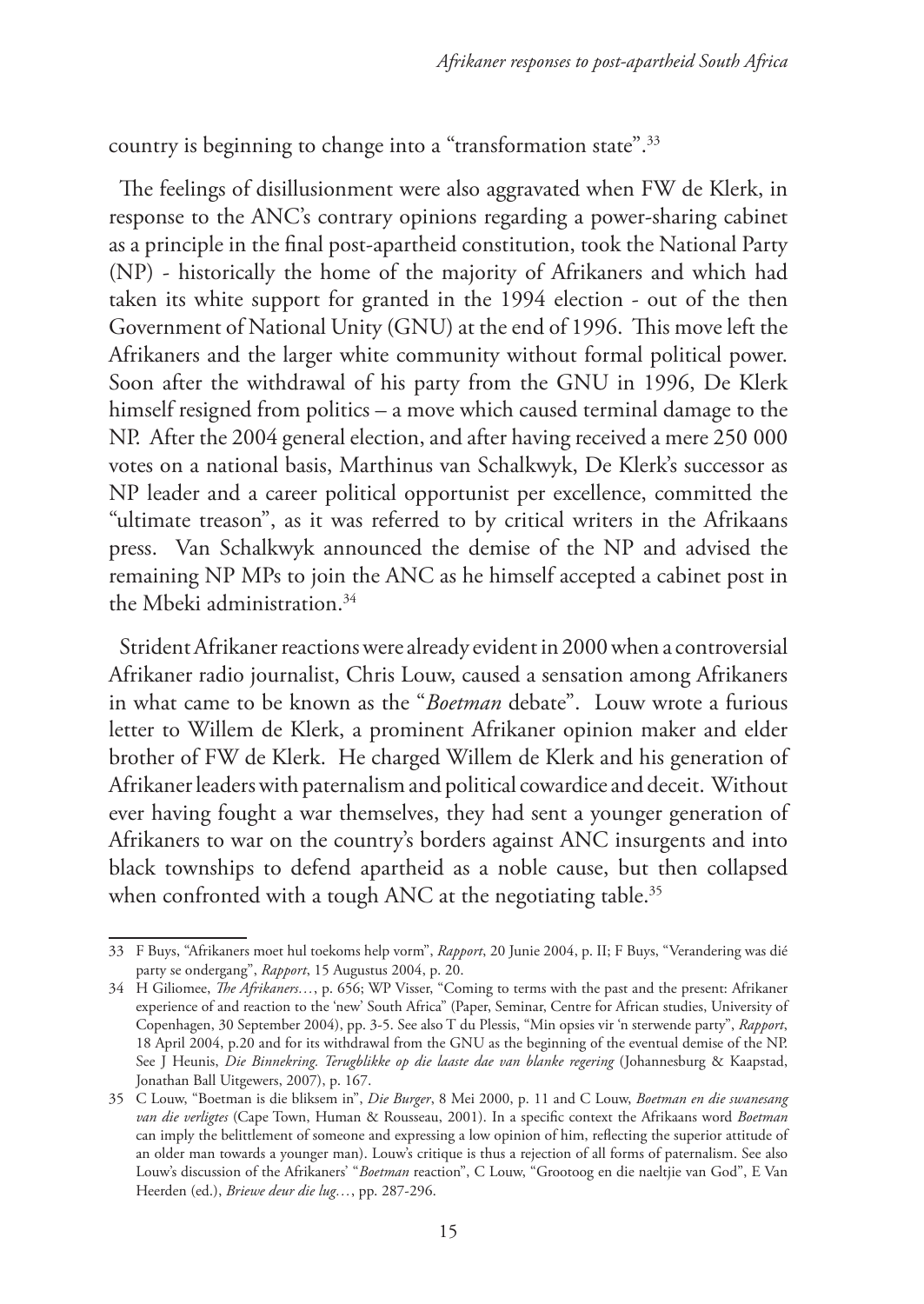This uneasiness with the effects of the transformation from white minority rule to a black-controlled democratic state had a profound influence on the ethnic psyche of Afrikaners and on the discourse about the place of an Afrikaner identity in post-1994 South Africa. Buys argues that, where the importance of Afrikanerhood and identity had been overstated before 1994, it was reviled after that. At the same time, the degradation of Afrikaner identity as an integral part of their group identity undermined their loyalty to their country and the African continent.<sup>36</sup> This view was also echoed by Tim du Plessis, the editor of *Rapport*. 37 In the discourse on Afrikaner identity there was thus a correlation between the emotions of emigrating Afrikaners and those of their kinsfolk who chose to remain South Africans. These emotions include disillusionment, alienation, a sense of marginalisation, detachment, feelings of exclusion, "dejection", inward migration, a sense of powerlessness, and a loss of status and national identity in the post-1994 dispensation. To this could be added the apparent ideological drive and insensitivity among certain ANC functionaries to change and replace place names of particular significance in the Afrikaner cultural heritage without proper consultation or consensus.38 Wolf refers to this phenomenon as a collective Afrikaner identity crisis.39

In the light of the soul-searching about their cultural and political existence in and relationship to the new South Africa, Amanda Gouws, a professor in political science at the University of Stellenbosch, asks a rather controversial rhetorical question in a newspaper column as to whether there is any other population group in the world that is so "obsessed" with its identity as white Afrikaners.<sup>40</sup> This identity crisis became apparent when, against the background of the negative association of the history of Afrikanerdom with apartheid,

<sup>36</sup> F Buys, "Ons mag maar aan ons eie kant wees", *Rapport*, 15 Julie 2007, p. 20.

<sup>37</sup> T du Plessis, "Treiter die ANC die Afrikaners?", *Rapport*, 13 Augustus 2006, http://free.financialmail. co.za/07/0209/features/efeat.htm, Digest Number 108 (posted by akripolis@yahoogroups.com, 14 Aug. 2006).

<sup>38</sup> See e.g. H Giliomee en L Schlemmer, "Kwaad maar kwesbaar, versigtig en vervreem", *Die Vrye Afrikaan*, 16 September 2005, pp. 1, 4; A Venter, "Nasionale identiteitsvraagstukke in postapartheid-Suid-Afrika", *Tydskrif vir Geesteswetenskappe*, 39 (1), Maart 1999, p. 23; ZB du Toit, *Die nuwe Toekoms…*, pp. 74, 127, 349; "*Rapport*  editor T du Plessis looks at the emergence of a new Afrikaner" and "New Afrikaner unity a call for leadership", *Mail and Guardian*, 2 March 2007, Digest Number 125 (posted by akripolis@yahoogroups.com, 3 March 2007); "'Oubaas'", Afrikaners lyk gehawend", *Die Burger*, 8 Mei 2007, p. 18; M Rossouw, "Afrikaans kry minder steun, sê Giliomee" and "Afrikaners 'glo hulle word bedreig soos ná Boereoorlog'", *Die Burger*, 1 Junie 2005, p. 7; F Buys, "Só kan Afrikaner na toekoms reik", *Rapport*, 16 Januarie 2005, p. II; M du Preez, "Changing ideas of Afrikaner/white identity" (available at http://www.litnet.co.za/seminarroom/max\_du\_preez.asp, as accessed on 22 July 2005), pp. 1-10.

<sup>39</sup> L Wolf, "The rainbow blues of 'De la Rey'" (available at http://www.litnet.co.za/cgi-bin/giga.cgi?cmd=print\_ article&news\_id=12944&cause-i, as accessed on 10 April 2007), p. 6.

<sup>40</sup> A Gouws, "Ons beheptheid met Afrikanerskap", *Die Burger,* 24 Mei 2007, p. 10.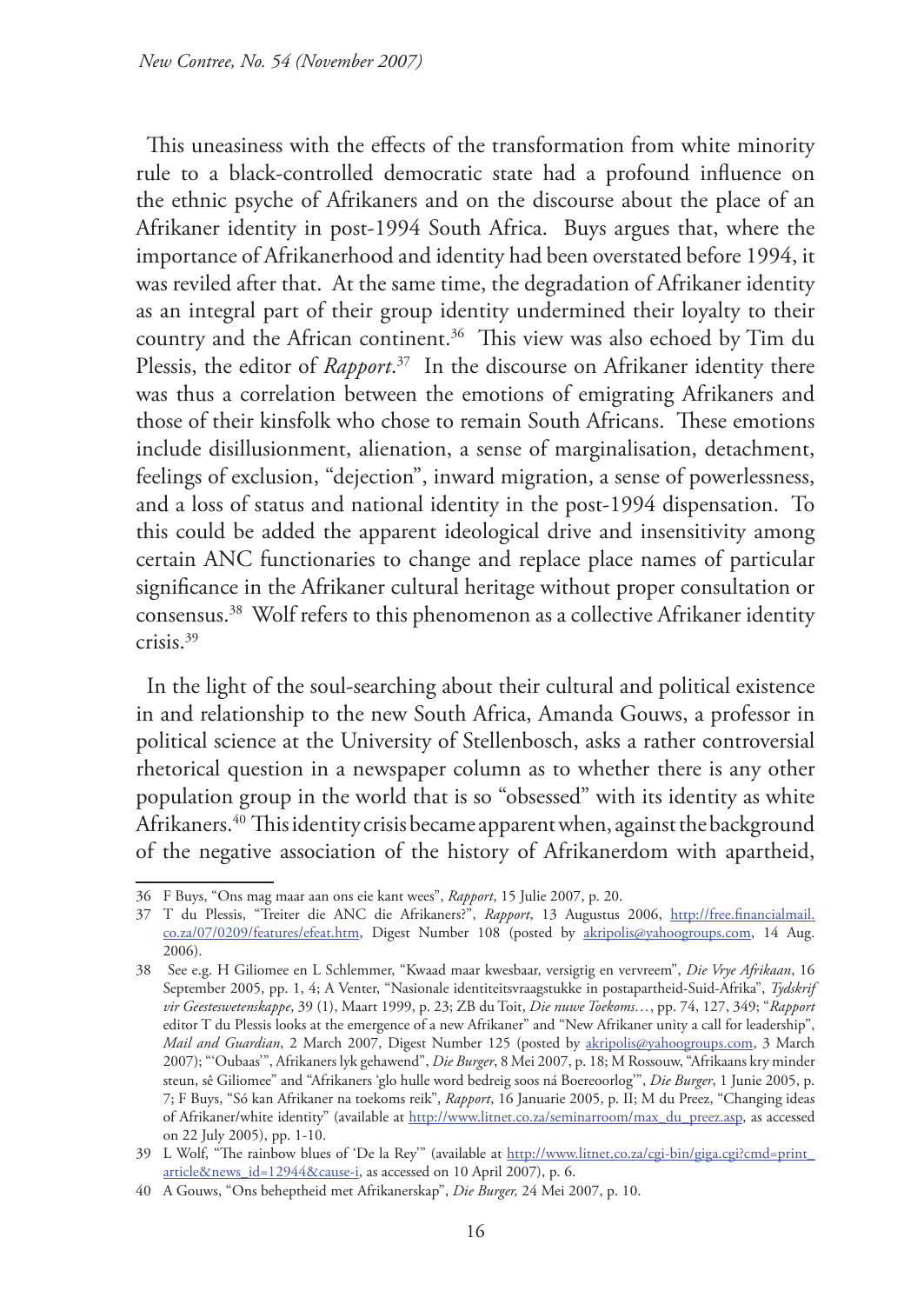some prominent Afrikaner intellectuals, in an act of self-renunciation, publicly distanced and disassociated themselves from their Afrikaner ethnic identity while still maintaining Afrikaans as their language.<sup>41</sup> According to Giliomee and Schlemmer, it was probably in an effort to be politically correct and to limit any damage to their image and academic careers.<sup>42</sup> "Koos Kombuis", the stage name for the Afrikaans rock star and author André Le Roux du Toit, even absurdly announced his "resignation" from Afrikanerdom in public, while still continuing to perform and write in Afrikaans.<sup>43</sup>

In a vigorous polemic that was waged in the Afrikaans media, however, such utterances were severely criticised and lambasted by Afrikaners who argued that an Afrikaner identity deserved a space in the new South Africa, albeit non-racially redefined.<sup>44</sup> Even the respected black academic and political analyst, Sipho Seepe, advised Afrikaners to create a new (Afrikaner) identity which would encourage relations between the various racial communities. He cautioned them that by constantly seeking accommodation with, and recognition from, their new (black) political masters, they would weaken their role in the formation of a new non-racial, non-sexist, prosperous and democratic South Africa.<sup>45</sup>

<sup>41</sup> See e.g. D Hefers, "Afrikaner-debat is uitgeleef, dood", *Die Burger*, 23 Junie 2002, p. 16; PF Erasmus, "Begrip 'Afrikaner' het nie bestaansreg", *Die Burger*, 23 Maart 2003, p. 25; W Esterhuyse, "Rassisme die eintlike gevaar", *Die Burger*, 13 April 2005, p. 14; A van Niekerk, "Kyk vorentoe, vat hande", *Die Burger*, 21 April 2005, p. 20; A van Niekerk en W Esterhuyse, "Nuwe nasionale identiteit is nodig", *Die Burger*, 16 Mei 2005, p. 8; P de Vos, "Afrikanerskap is nie a-polities nie", *Die Burger*, 26 April 2005, p. 20; P de Vos, "Nie veel swart Afrikaners", *Die Burger*, 17 Mei 2005, p. 13; "Die wysgere stamp koppe", *Rapport*, 27 Februarie 2005, p. vi; A de Vries, "Neo-Voortrekkervrou", *Insig*, Mei 2007, pp. 52-53; H Giliomee, *The Afrikaners…*, p. 616; A van Niekerk, "Oor die wegbly van die jollie bobbejaan", http://www.litnet.co.za, 26 January 2005 (posted by akripolis@yahoogroups. com, 7 Feb. 2005).

<sup>42</sup> H Giliomee en L Schlemmer, "Kwaad maar kwesbaar, versigtig en vervreem", *Die Vrye Afrikaan*, 16 September 2005, p. 4.

<sup>43</sup> Koos Kombuis, "You will always find me in the kitchen at parties" (available at http://www.litnet.co.za/ koospens/in\_the\_kitchen.asp, as accessed on 3 Feb. 2006), pp. 1-5.

<sup>44</sup> See e.g. H Giliomee, "Voetsoolvlak lewer die ware demokrate", *Die Burger*, 19 Julie 2005, p. 8; G Brand, "Wanaangepas, op die verkeerde plek, uit pas", *Die Burger*, 4 April 2007, p. 19; N Viljoen, "Bly 'n Afrikaner", *Die Burger*, 9 April 2007, p. 8; JD Coetzee, "Kan nie stam ontbind", *Die Burger*, 16 April 2007, p. 12; L Scholtz, "Hoekom ek Afrikaner is…oor ek een ís", *Die Burger*, 11 Mei 2007, p. 14; D Roodt, "Die Bôggom en Voertsek-debat" (posted by akripolis@yahoogroups.com, on 7 Feb. 2007); J Rossouw, "Hoera vir die Jollie Bobbejaan! 'n Antwoord aan Anton van Niekerk" (available at http://www.vryeafrikaan.co.za/lees.php?id=108, as accessed on 17 Feb. 2005), pp. 1-6. See also M Kriel, "Fools, philologists and philosophers: Afrikaans and the politics of cultural nationalism", *Politikon*, 33 (1), April 2006, footnote 8, p. 68.

<sup>45</sup> S Seepe, "Laat jul STEM hoor", *Rapport*, 29 Oktober 2006, p. 23.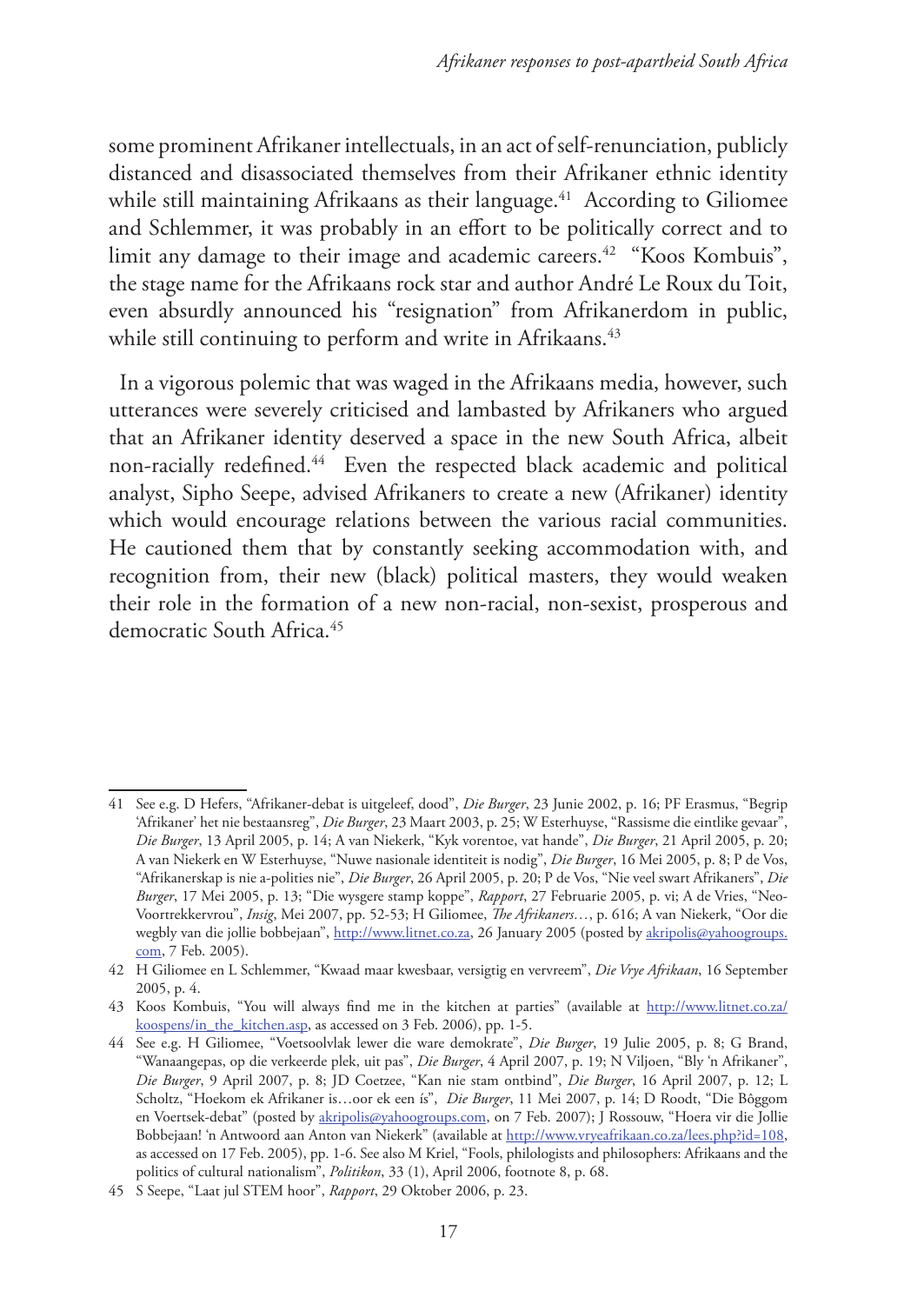# **The Afrikaans language debate**

One of the most contentious issues regarding Afrikaner identity is the status and position of the Afrikaans language. In his surveys Schlemmer found that the issue of language rights represented the one area where white Afrikaans speakers felt most threatened and ethnically marginalized, and that a sense of being discriminated against in terms of language and culture is a matter of near-consensus among them.46 Ampie Coetzee, a retired professor of Afrikaans literature at the University of the Western Cape, aptly put these sentiments into words by stating that for Afrikaners Afrikaans is more than a language, it's a "tonguing" of identity. Putting it like this, he implied that if Afrikaners were to lose their language, they would become nothing.<sup>47</sup> Jaco Alant, a lecturer in languages at the Durban University of Technology, ascribes the strong links to Afrikaner identity underlying the language debate to their experience during the twentieth century of being empowered in their own anguage. This explains Afrikaners' propensity to make language an issue of identity.<sup>48</sup>

Although the post-apartheid South African constitution provides for eleven official languages, among others also Afrikaans, since 1994 Afrikaans has been dropped as a language of the state's bureaucracy. Central, provincial and local governments have switched to functioning virtually exclusively in English, as have the parastatals and government research institutes. There are pressures to downgrade Afrikaans within the legal system and there has been a dramatic decline in Afrikaans usage on television, while English has become the dominant television language. Afrikaans has effectively been abandoned as a language of signage, product labelling and announcements at airports and railway stations. Companies that previously ran their operations in Afrikaans are also switching to English. As part of their identity crisis and identity "dislocation", Eric Louw argues that Afrikaners not only have to come to terms with a loss of state patronage, but also face a degree of state hostility directed at their language and cultural forms.<sup>49</sup>

<sup>46</sup> L Schlemmer, "Factors in the persistence or decline of ethnic group mobilisation…", pp. 153, 241-243, 318, 342, 344, 346.

<sup>47</sup> A Coetzee, "Waarheid van taal is Engels", *Die Burger*, 16 Februarie 2006, p. 23.

<sup>48</sup> J Alant, "Oor bemagtiging, taal en die Afrikaans-debat in die Coca-Cola-demokrasie" (available at http://www. linet.co.za/taaldebat/alant\_coca\_cola.asp, as accessed on 28 July 2006), pp. 1-8.

<sup>49</sup> PE Louw, "Political power, national identity, and language: The case of Afrikaans", *International Journal of the Sociology of Language*, 170, October 2004, pp. 44, 46-47, 51, 54; P Duvenhage, "Multilingualism, Afrikaans and Normative Political Theory" (Paper, International Colloquium on Multilingualism and the Media, University of Antwerpen, 30 November 2004), pp. 1, 3-5; ZB du Toit, *Die nuwe Toekoms…*, pp. 200-217, 225-227, 233- 240.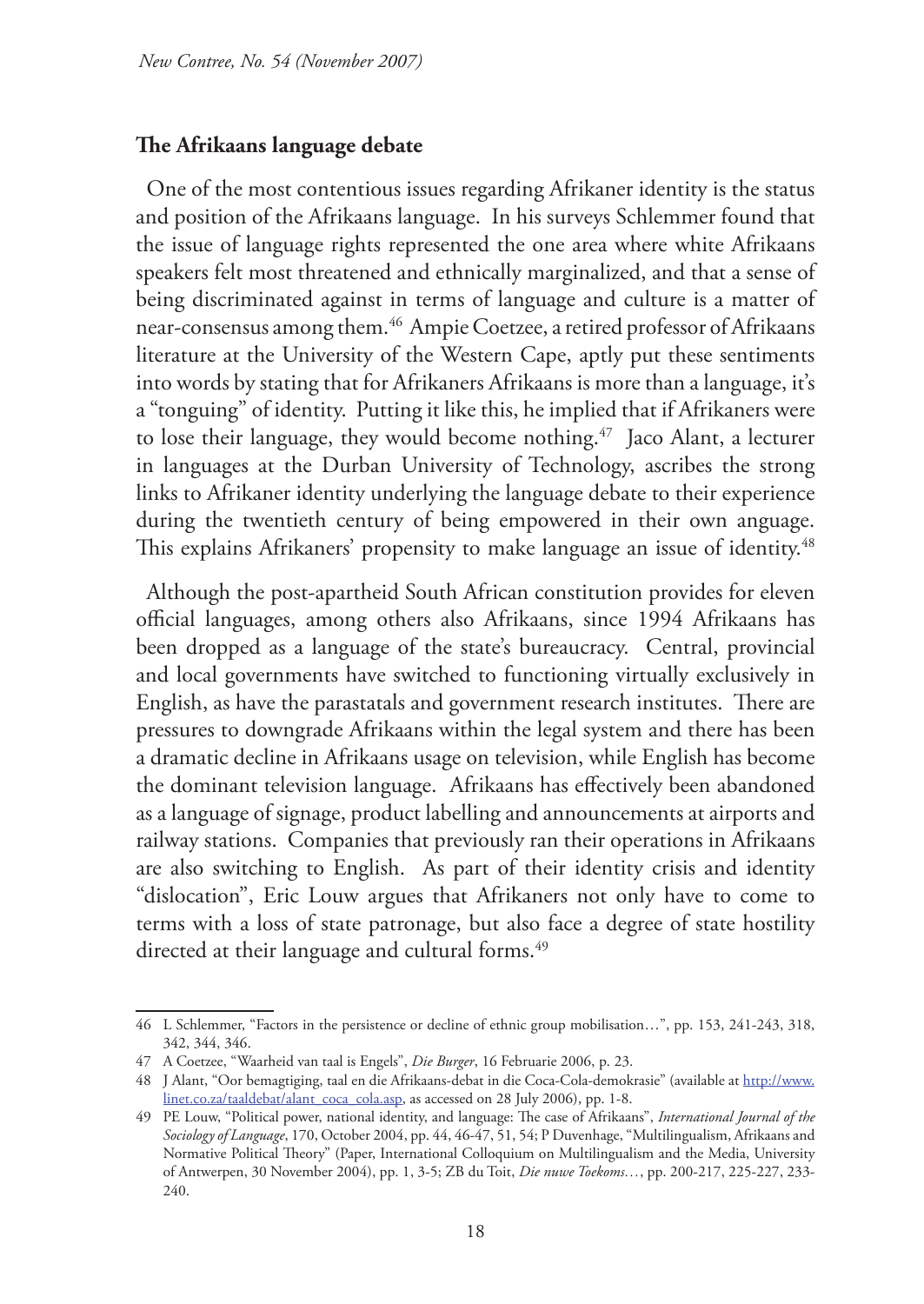# *The language debate in schools*

But it was state pressure to convert Afrikaans schools and universities into parallel- or dual-medium institutions in order to provide access to non-Afrikaans speakers that has unleashed various forms of mobilisation from the Afrikaner community. Many Afrikaners believe that the survival of their culture and ethnic identity ultimately depends on the survival of their language, and they fear that the predominance of English, when introduced in parallel or dual systems of education, would eventually lead to Afrikaans institutions of learning becoming anglicised.

A sensational case in point was the legal battle waged over the medium of instruction of the Afrikaans-medium Primary School Mikro, in Kuilsrivier, near Cape Town. In January 2005 the Department of Education of the Western Cape Province attempted to compel the school to take in a number of English-speaking learners, arguing that the English schools in the Kuilsrivier area were filled to capacity and that Mikro had spare capacity. The Department's decision would in effect have changed the school's medium of instruction to dual medium. The school's governing board, however, acting on behalf of the Afrikaans parent community, took the Department to court to prevent the change of its language of instruction. The court ruled in favour of the governing body and stipulated that the Department could not force the school to teach learners in English. Even the Department's appeal against this court ruling failed. The Court of Appeal confirmed the ruling of the Cape Town Supreme Court that school governing bodies had a constitutional right to determine the language of instruction in their schools.<sup>50</sup>

Other Afrikaans schools had mixed success as "small victories" - a phrase coined by Johann Rossouw, the editor of the mouthpiece of the FAK, *Die Vrye Afrikaan*<sup>51</sup> – to fend off efforts at anglicisation. In Gauteng Province Hercules High, an Afrikaans high school, successfully defended its language of instruction in court,<sup>52</sup> but in the Northern Cape Province three Afrikaans schools were forced by the local Department of Education to introduce a dual

<sup>50</sup> M Merton, "Mikro se uitspraak 'sege vir Afrikaans'", *Die Burger*, 19 Februarie 2005, p. 8; M Merton en P de Bruin, "Aikona! WKOD kan skole nie dwing om Rooitaal te huisves", *Die Burger*, 28 Junie 2005, p. 1; Anon., "Mikro", *Die Burger*, 18 Julie 2005, p. 10; J Rossouw, "Onderwys: Die staat teen die gemeenskap. Die geval van Laerskool Mikro" (available at http://www.vryeafrikaan.co.za/lees.php?id=148, as accessed on 28 April 2005), pp. 1-6.

<sup>51</sup> See J Rossouw, "Die Afrikaanse universiteit van die toekoms", *Die Vrye Afrikaan*, 17 Februarie 2006, pp. 1, 10. Rossouw used the Afrikaans term *vegbakens.*

<sup>52</sup> H Giliomee, "Verbetering in retoriek oor rol van Afrikaans", *Die Burger*, 12 November 2002, p. 10; A de Vries, "Beheerraad skop vas oor beleid", *Rapport*, 30 Januarie 2005, p. 7.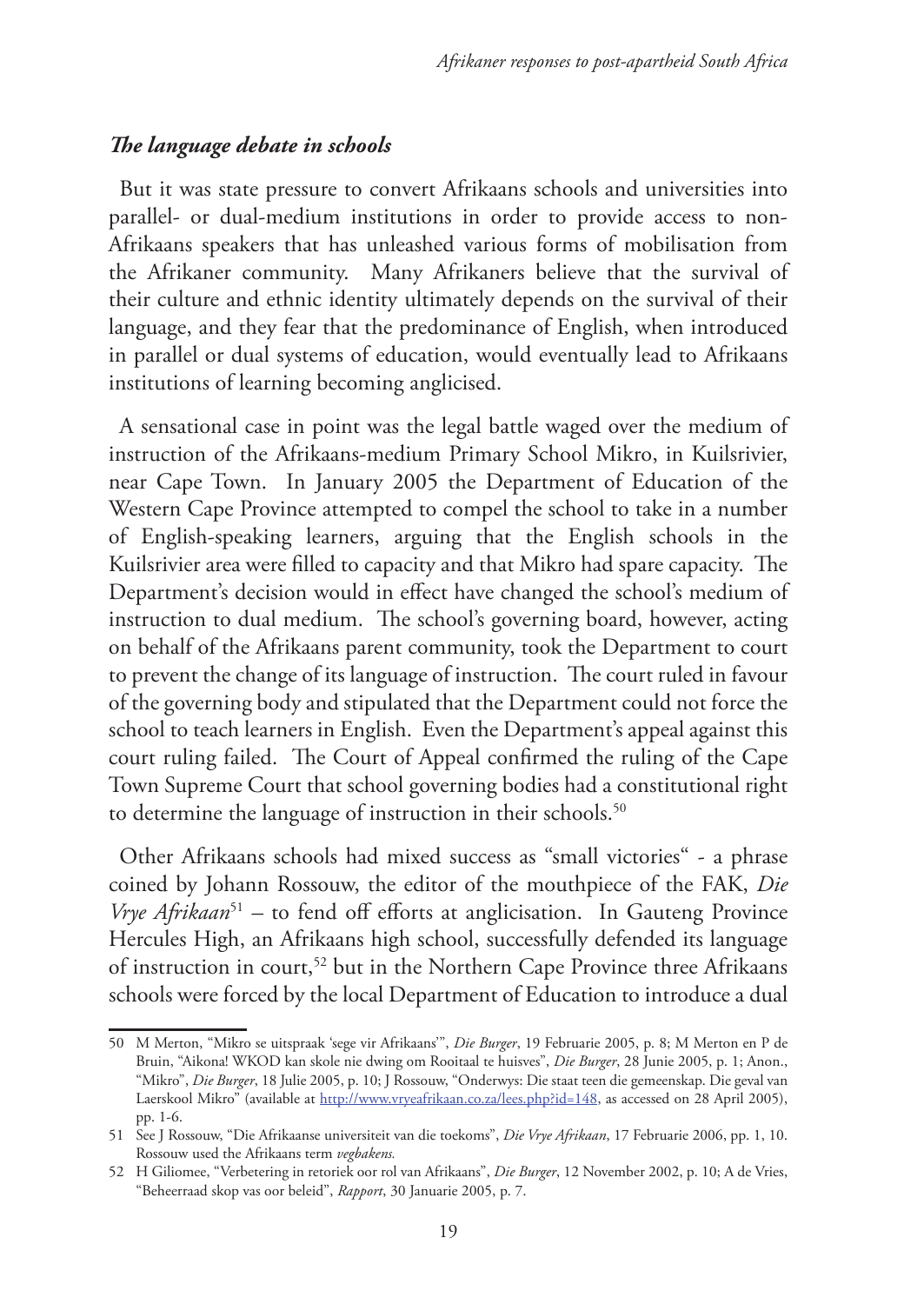system of instruction.<sup>53</sup> And in Mpumalanga Province a court case is pending on the status of Afrikaans as the only medium of instruction at Ermelo High, one of the last remaining Afrikaans high schools in that province.<sup>54</sup>

#### *Universities and the medium of instruction*

The most ferocious contemporary debate on language matters, however, was waged among Afrikaners themselves on the position of Afrikaans as medium of instruction at the University of Stellenbosch – an institution which is often referred to as the (historical) "cradle of nationalistic Afrikanerdom". This fierce debate initiated the mobilisation and participation of the university's Afrikaans-speaking alumni on an unprecedented scale in the post-1994 era. The debate was characterised by hardened stances, which at times amounted to personal attacks and which were reminiscent of bitter political and cultural feuds that occurred among Afrikaners in the past.

The issue became public soon after the appointment in 2002 of Professor Chris Brink as the new Vice-Chancellor of the University of Stellenbosch. According to the Higher Education Act of 1997, the Minister of Education determined the language policy of institutions of higher education. In 2002 the then minister, Kader Asmal, declared that exclusive Afrikaansspeaking universities should also make provision for parallel instruction as no student could be obstructed from enrolling at any state-funded university as a result of the language of instruction, especially in strategic subjects such as engineering and medical sciences. In addition, these universities were to provide the Department of Education with time frames for the period 2004 to 2006 in which their adjusted language policies would be implemented.<sup>55</sup> Consequently, under Brink's leadership the University of Stellenbosch began to adjust its language policy to one of dual Afrikaans-English instruction on undergraduate level and declared that the issue of the medium of instruction is a problem which "should not be solved but should be managed".<sup>56</sup>

<sup>53</sup> J van Wyk, "Afrikaanse skole kry regshulp oor beleid", *Die Burger*, 6 September 2004, p. 6; A de Vries, "Taaldekreet ruk skole in Kuruman", *Rapport*, 12 September 2004, p. 4; G Venter, "Gideonsbende veg vir Afrikaans in skole", *Die Wêreld*, 15 Mei 2005, p. 6.

<sup>54</sup> W Pelser en C Fourie, "Pandor hof toe oor skool se taalstryd", *Rapport*, 11 Februarie 2007, p. 6; Anon., "Ermelo se sein", *Rapport*, 18 Februarie 2007, p. 20; Anon., "Van top-skool tot flop-skool?", *Beeld*, 17 February 2007, Digest Number 124 (posted by akripolis@yahoogroups.com, 18 Feb. 2007). See also RW Johnson, "Goodbye isiXhosa", *Prospect*, May 2006, Digest Number 92 (posted by akripolis@yahoogroups.com, 29 April 2006).

<sup>55</sup> B Louw, "Goeie nuus vir Afrikaans", *Die Burger*, 9 November 2002, p. 13.

<sup>56</sup> C Brink, "US-rektor stel taalvisie", *Die Burger*, 11 Junie 2002, p. 9.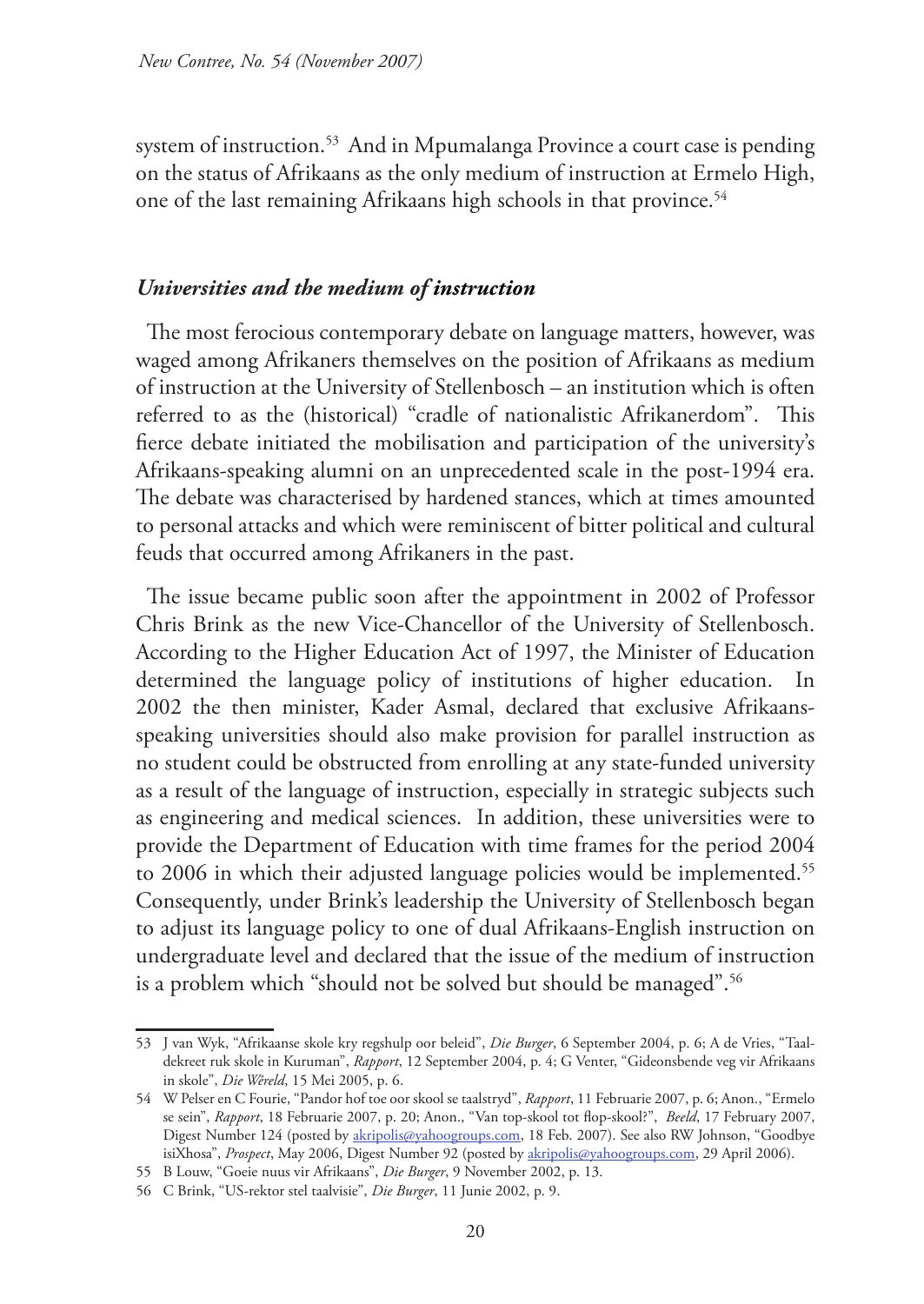# *Opinion formers and other intellectuals on the USA - language debate*

This policy soon led to serious criticism by prominent Afrikaner intellectuals and other public figures, who stated that such a language strategy would lead to a "reckless" language displacement of Afrikaans, to the gradual anglicisation of the University and to the "suicide" of Afrikaans. These lobbyists advocated that Afrikaans should remain the University's "anchor language".57 Professor Pieter Kapp, the chairperson of the University's convocation, representing its alumni, prophetically warned that the university's language policy "could lead to protracted language tension and turbulence on campus".58 The matter was temporarily put to rest when Brink assured an exceptionally large meeting of the convocation of approximately 1000 alumni in 2002 that, according to the University's new draft language policy, no English-speaking student would be able to exercise a veto over the use of Afrikaans in undergraduate lectures and that the University did not intend to introduce a parallel medium of instruction as a norm. Afrikaans would remain the undergraduate medium of instruction "by default". In response to Brink's reassurances the convocation tabled a motion that the University of Stellenbosch "should be positioned as an Afrikaans-speaking university which accommodate multilingualism and not as a multilingual university which accommodates Afrikaans".59

However, the Stellenbosch language debate flared up again soon after and intensified when the University management approved of the Faculty of Art's 2005 decision to introduce dual Afrikaans-English medium of instruction in all its undergraduate courses. This would become the fiercest debate in Afrikaner circles on the status and place of their language in post-apartheid South Africa since 1994. The issue threatened to totally alienate the University of Stellenbosch management from the largest section of its alumni and traditional Afrikaans supporters. The debate swiftly divided people into two camps and was characterised by personal accusations, innuendo and opposing positions which became more and more intransigent. Pro-Afrikaans lobbyists, including more than eighty Afrikaans writers, academics and intellectuals,

<sup>57</sup> See e.g. H Giliomee, "Stellenbosch moet besliste reëls instel", *Die Burger*, 18 Junie 2002, p. 10; JL Sadie, "Afrikaans by US gerelativeer", *Die Burger*, 21 Junie 2002, p. 10; L Scholtz, "Afrikaans: Trek streep nóú op Stellenbosch", *Die Burger*, 28 Junie 2002, p. 10; T du Plessis, "Baklei gerus, maar maak seker jy wen", *Rapport*, 30 Junie 2002, p. 18; J Vosloo, "Taaltwis in die skadu van die eike", *Rapport*, 30 Junie 2002, p. 19; A-M Mischke, "Drastiese taalplan", *Rapport*, 1 September 2002, p. 1.

<sup>58</sup> T Ferreira, "Nog 'n fel aanval op US-taalplan", *Die Burger*, 1 Oktober 2002, p. 1; T Ferreira, "US teen uitgerekte taalonrus gemaan", *Die Burger*, 14 Oktober 2002, p. 2.

<sup>59</sup> B Louw, "Taalkwessie: Maties trek saam", *Die Burger*, 15 November 2002, p. 1; Anon., "Dawie", Pragtige oorwinning vir Afrikaans en sy mense", *Die Burger*, 16 November 2002, p. 10; J Vosloo, "Matie-debat is futloos", *Rapport*, 17 November 2002, p. 6.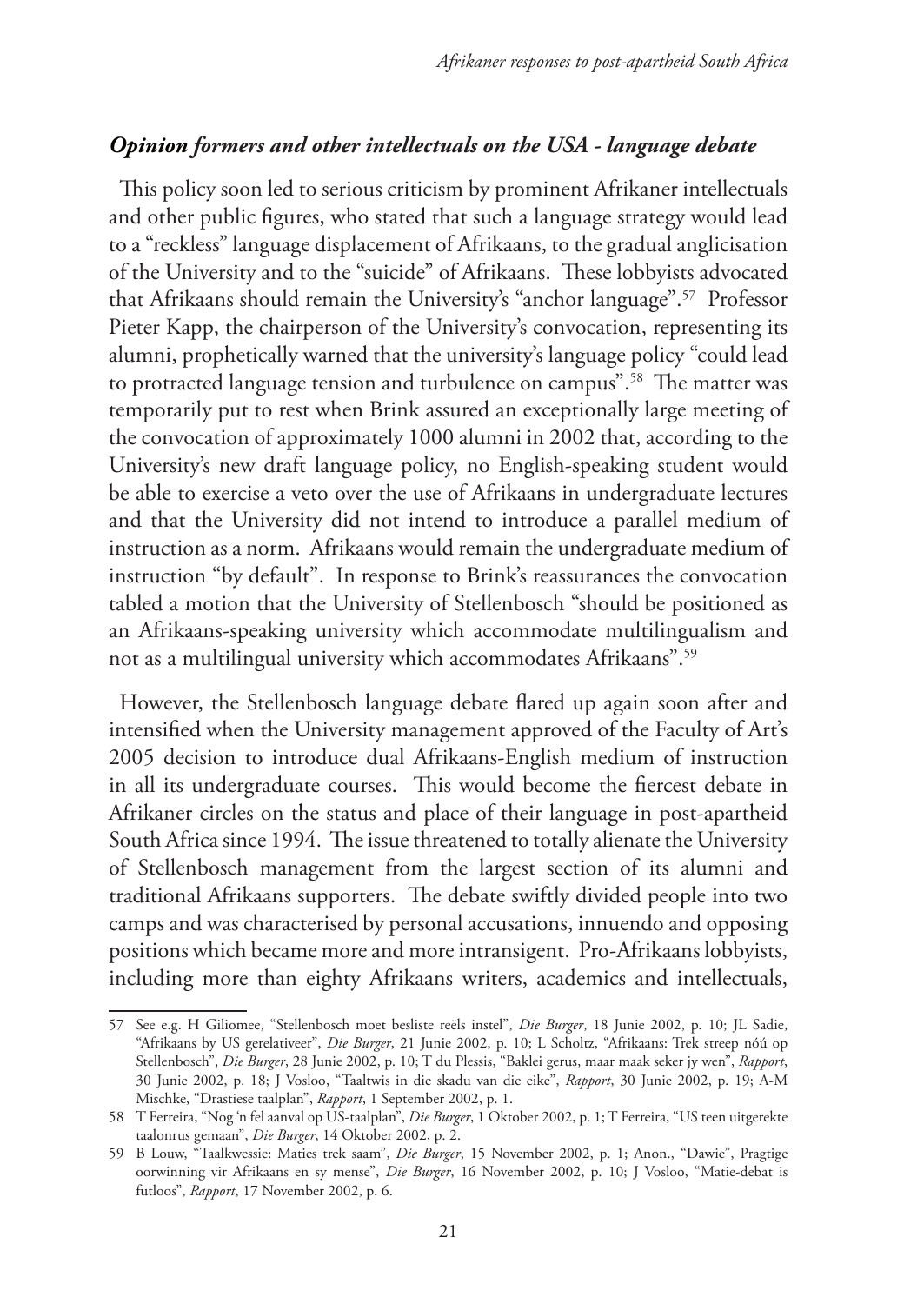some of international repute, accused Brink, the university management and their supporters of a breach of trust between them and the alumni on the position of Afrikaans at the institution. The Brink camp was also accused of favouring English, the "killer language" and of putting Afrikaans on a "slippery slope to anglicisation and extinction".<sup>60</sup>

According to *Die Vrye Afrikaan* the Afrikaners in the Brink camp suffered from "pathological guilt" because of the apartheid past. They could only maintain the positions of power or influence they enjoyed under the new dispensation by "relativising, denying or even renouncing their ethno-linguistic identity".<sup>61</sup> On the other hand, the Brink camp accused the Afrikaans lobbyists of being "neo-Afrikaners", "neo-conservatives", "reactionary", and of "clinging to privileges", who with their arguments were pursuing an Afrikaner "volkstaat of the mind", or an "Afrikaner enclave" and were "yearning for a discredited past and a defunct Afrikaner nationalism".62

The mobilisation around the language policy at the University of Stellenbosch became even more intense when about 3000 students signed a petition, and when a circular from the convocation petitioned more than 70 000 alumni to oppose the dual-medium option.<sup>63</sup> Matters came to a head when a meeting of the convocation was called at Stellenbosch in November 2005. About 1200 alumni converged on the University town in what was to become the largest meeting in the convocation's history. Approximately 2600 Stellenbosch graduates from all over the world participated in the language debate and 2549 endorsed a reconfirmation of the convocation's 2002 motion that Stellenbosch University should be positioned as an Afrikaans-speaking university which accommodates multilingualism. Rossouw regarded the event as representing a co-operation between Afrikaans students and (Afrikaans) civil society on a

<sup>60</sup> See B Breytenbach, *et. al*, "Afrikaans nou op glybaan by US", *Die Burger*, 22 September 2005; M O' Connor, "US se 'T-beleid plaas Afrikaans op glybaan'", *Die Burger*, 22 September 2005; "Dié skrywers teken almal US-beswaarskrif", *Die Burger*, 13 Oktober 2005, p. 2; P Kapp, "US 'versaak sy eie visie'", *Die Burger*, 18 Oktober 2005, p. 13; M Malan, "'Taal-tsoenami' tref beleërde Matieland", *Rapport*, 30 Oktober 2005, p. 8; E Joubert, et. al, "Skrywersversoek aan die US" (available at http://www.litnet.co.za/taaldebat/skrywersversoek. asp, as accessed on 13 Dec. 2005), pp. 1-7; See also H Giliomee and L Schlemmer, (eds.), *Kruispad. Die toekoms van Afrikaans as openbare taal* (Cape Town, Tafelberg, 2001); H Giliomee and L Schlemmer, *'n Vaste plek vir Afrikaans* (Stellenbosch, Sun Press, 2006).

<sup>61</sup> J Rossouw, "Die Afrikaanse universiteit van die toekoms", *Die Vrye Afrikaan*, 17 Februarie 2006, p. 10.

<sup>62</sup> See e.g. C Brink, *No lesser place. The taaldebat at Stellenbosch* (Stellenbosch, Sun Press, 2006); F Cloete, "Neokonserwatiewe aanslag op die psige", *Die Burger*, 30 Maart 2006, p. 18.

<sup>63</sup> M O'Connor, "Brief oor Afrikaans aan US na 70 000 oud-Maties op pad", *Die Burger*, 28 September 2005, p. 2; M Malan, "Maties maak hul stem dik vir Afrikaans", *Rapport*, 23 Oktober 2005, p. 2; "Petisie aan die Raad van die US" (available at http://www.litnet.co.za/miniseminare/matie\_petisie.asp, as accessed on 17 Nov. 2005), pp. 1-2; Anon., "High noon op Stellenbosch", *Die Vrye Afrikaan*, 18 November 2005, p. 5; Anon., "USstudentepeiling: Afrikaans toenemend geveto", *Die Vrye Afrikaan,* 19 Mei 2006, p. 5.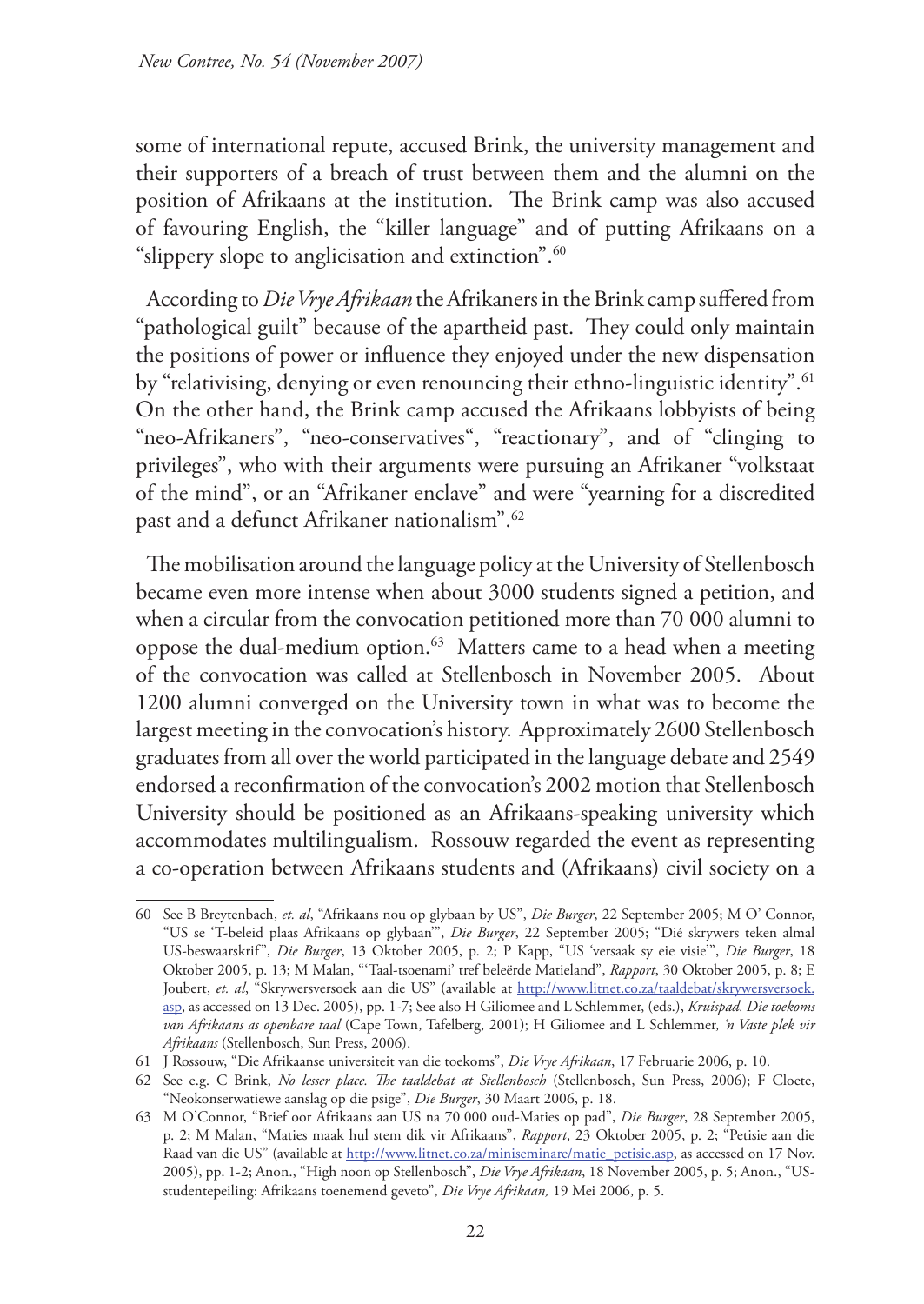scale hardly seen since 1994. For others, the Stellenbosch debate represented a "turning point" for Afrikaans either to be maintained as an "academic language" or to be relegated to the status of a "kitchen language". Never before in its history were the executive of the University of Stellenbosch so severely and sharply criticised in public by its own convocation for its policies.<sup>64</sup> There were, of course, also those who remained aloof of the debate as they regarded both of these positions as too extreme.

The position of the Afrikaans lobbyists was strengthened when, in the wake of the 2005 meeting, four pro-Afrikaans members of the convocation were elected to serve on the council of the University of Stellenbosch, its highest governing body. Simultaneously, three "Brink supporters" were defeated in the election. It was clear that the pressure, as a result of the controversial language policy, became untenable for the University's management. Not only were all decisions regarding language since 2002 referred back to the University's Senate and Council, but a committee headed by the Afrikaner historian and newly elected pro-Afrikaans member of the Council, Hermann Giliomee, was also requested to table an alternative language plan for the University.<sup>65</sup>

Eventually, the unpleasantness generated by the language debate, the controversies which surrounded Brink's policies, as well as the almost untenable and massive public pressure the University management had to face on the Afrikaans language issue, were probably all contributing factors to the unexpected resignation of Chris Brink in July 2006 as Vice-Chancellor of the University of Stellenbosch, quite some time before his tenure was over. The Afrikaans press referred to Brink's "faulty vision" and speculated that his intransigent position on the university's language policy had largely estranged him from the Afrikaans-speaking community and claimed that he even began to lose the unconditional support of some of the key role players at the university.<sup>66</sup>

<sup>64</sup> See Universiteit van Stellenbosch pamphlet, Vergadering van die Konvokasie, 9 November 2006, pp. 1-9; M O' Connor, "T-opsie vir US afgeskiet", *Die Burger*, 11 November 2005, p. 1; R van der Horst, "US-krisis is keerpunt vir Afrikaans se status", *Die Burger*, 21 Mei 2006, p. 23; "High noon op Stellenbosch", *Die Vrye Afrikaan*, 18 November 2005, p. 5.

<sup>65</sup> See C Smith, "US-raad vra senaat om weer na taalbeleid te kyk", *Die Burger*, 8 November 2005, p. 1; "US-raad", *Die Burger*, 8 November 2005, p. 12; M Malan, "Verkiesing vir Maties se raad word taaloorlog", *Rapport*, 19 Februarie 2006, p. 1; M Malan, "Ons wil Afrikaans bly!", *Rapport*, 26 Maart 2006, p. 1; ZB du Toit, "Matierektor reik hand na Giliomee oor taal", *Rapport*, 2 Julie 2006, p. 1; Anon., "US-Afrikaans", *Die Burger*, 3 Julie 2006, p. 10; "US-rektor betrek Konvokasie-bestuur by taalproses", *US Nuus*, 30 Junie 2006 (available at http:// www.sun.ac.za/news/NewsItem\_Afr.asp?ItemID=10491&Zone=E05, as accessed on 24 June 2006).

<sup>66</sup> See "Maties verloor rektor aan Britse universiteit", US Mediaverklaring, 4 Julie 2006; M Malan en P Malan, "Hy soek stil-stil werk oorsee", *Rapport*, 9 Julie 2006, p. 10; "Foutiewe visie", *Rapport*, 9 Julie 2006, p. 18; "Die geval Chris Brink" (available at http://www.vryeafrikaan.co.za/lees.php?id=615, as accessed on 24 July 2006).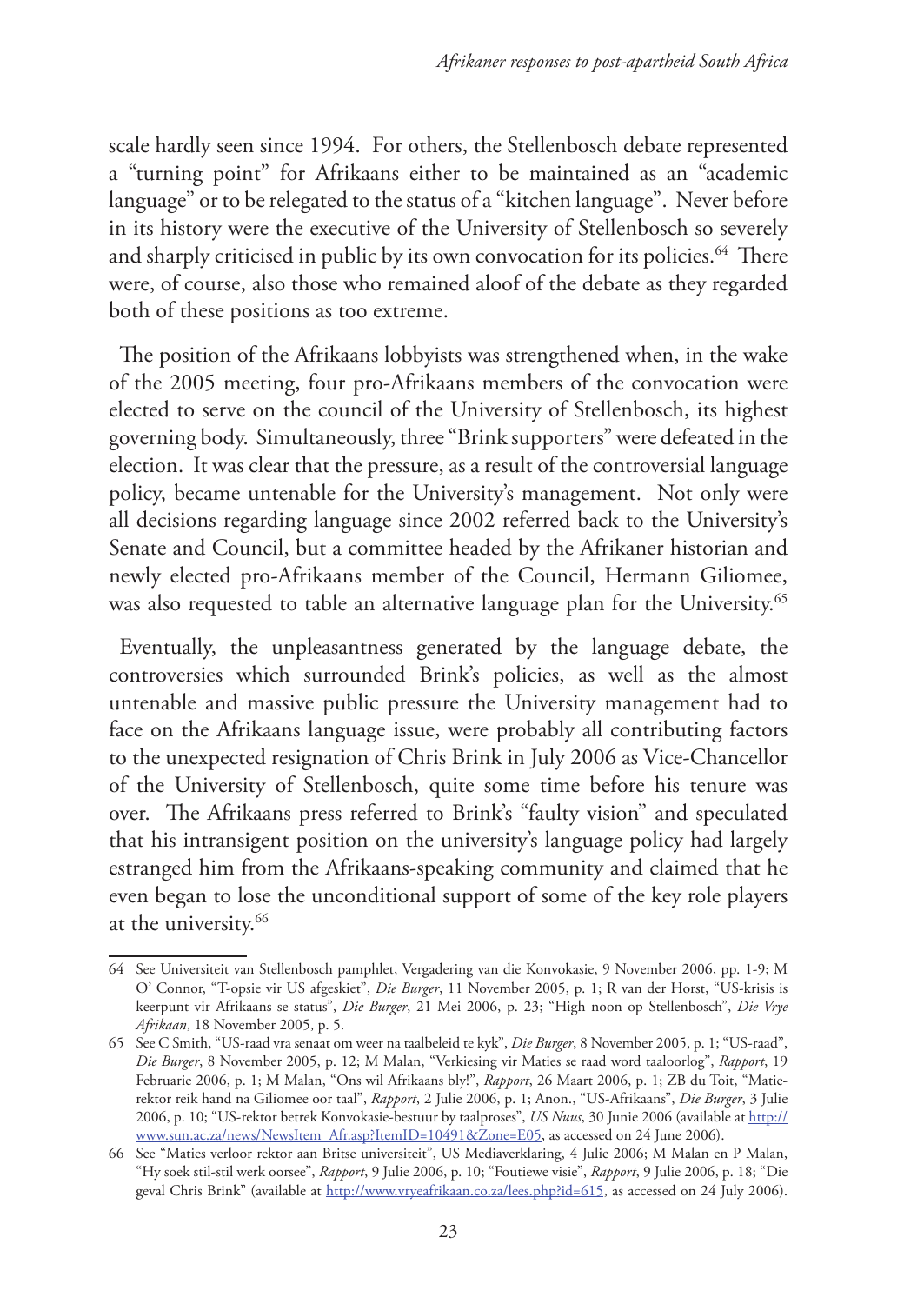Brink was succeeded at Stellenbosch by Prof. Russel Botman, the University's first Coloured Vice-Chancellor. Not only did the symbolic gesture behind his well-received appointment represent a bolder striving towards greater diversity at the university, but Botman introduced a fresh perspective to the Stellenbosch language debate by stating that "the moral basis of Afrikaans should be restored".67 An interesting development since the advent of Botman's tenure was the founding of Adam Tas, a non-racial pro-Afrikaans student lobby, on the campus.<sup>68</sup> Although the issue of the University's medium of instruction is not resolved as yet, a changed atmosphere and spirit of cooperation on campus between the pro-Afrikaans lobbyists and the University management, in an effort to resolve this sensitive matter, has been noticeable.<sup>69</sup>

#### **Afrikaans popular culture and the "De la Rey phenomenon"**

Whereas it is mostly the middle-aged and older generations of Afrikaners who seem to be suffering a "post-(Afrikaner)-state melancholy" in terms of their cultural identity and the status of their language in the new South Africa, the younger generation of post-apartheid Afrikaners does not necessarily share the same burden as they never enjoyed state power at all.<sup>70</sup> According to Frieda le Roux, a youthful member on the editorial staff of *Die Burger*, her generation "were not Afrikaner nationalists with membership cards in the filing cabinets of the nearest DRC anymore", nor were they "card-carrying members" of the ANC or any other South African political party for that matter, but they were proud of the heritage of their forefathers.<sup>71</sup>

An irony which added weight to the arguments of Brink's opponents was the fact that he left Stellenbosch at the end of 2006 to become the Vice-Chancellor of the English-speaking University of Newcastle in Britain.

<sup>67</sup> G Brand, "US 'wil morele basis van Afrikaans help herstel'", *Die Burger*, 9 Februarie 2007, p. 7; R Botman, "Johan Combrink-gedenklesing: 'n Perspektief op Afrikaans" (available at http://www.litnet.co.za/cgi-bin/giga. cgi?cmd=print\_article&news\_id=10538&cause-i, as accessed on 2 March 2007), pp. 1-3.

<sup>68</sup> L-B Lamprecht, "Adam Tas in taalstryd", *Die Burger*, 12 Februarie 2007, p. 7; M Malan, "Maties en Tukkies op oorlogspad oor Afrikaans", *Rapport*, 11 Februarie 2007, p. 6; R Nel, *et. al*, "Die nuwe Adam Tas: Henry Cloete gesels met Roelof Nel en Jared Abels" (available at http://www.litnet.co.za/cgi-bin/giga.cgi?cmd=print\_ article&news\_id=9989&cause\_id..., as accessed on 2 March 2007), pp. 1-3.

<sup>69</sup> See e.g. US Memorandum: Taalhersieningsproses, 19 Julie 2006; M Malan, "Wiele aan't rol vir US se nuwe taalstrategie", *Rapport*, 16 Julie 2006, p. 8; "Wye konsensus oor vertrekpunte vir hersiening van Taaldebat", *US Kampusnuus*, 1 Maart 2007. p. 1.

<sup>70</sup> J Rossouw, "FAK as ideeskepper", *Die Burger*, 19 Julie 2007, p. 19; J Rossouw, "Understanding Afrikaner alienation", *Die Vrye Afrikaan* Intussen 5 Maart 2007, Jaargang 04, Nommer 02 (available at http://www. vryeafrikaan.co.za, as accessed on 6 March 2007).

<sup>71</sup> F le Roux, "Één ding wat ek weier om te lees", *Die Burger*, 2 Maart 2007, p. 14.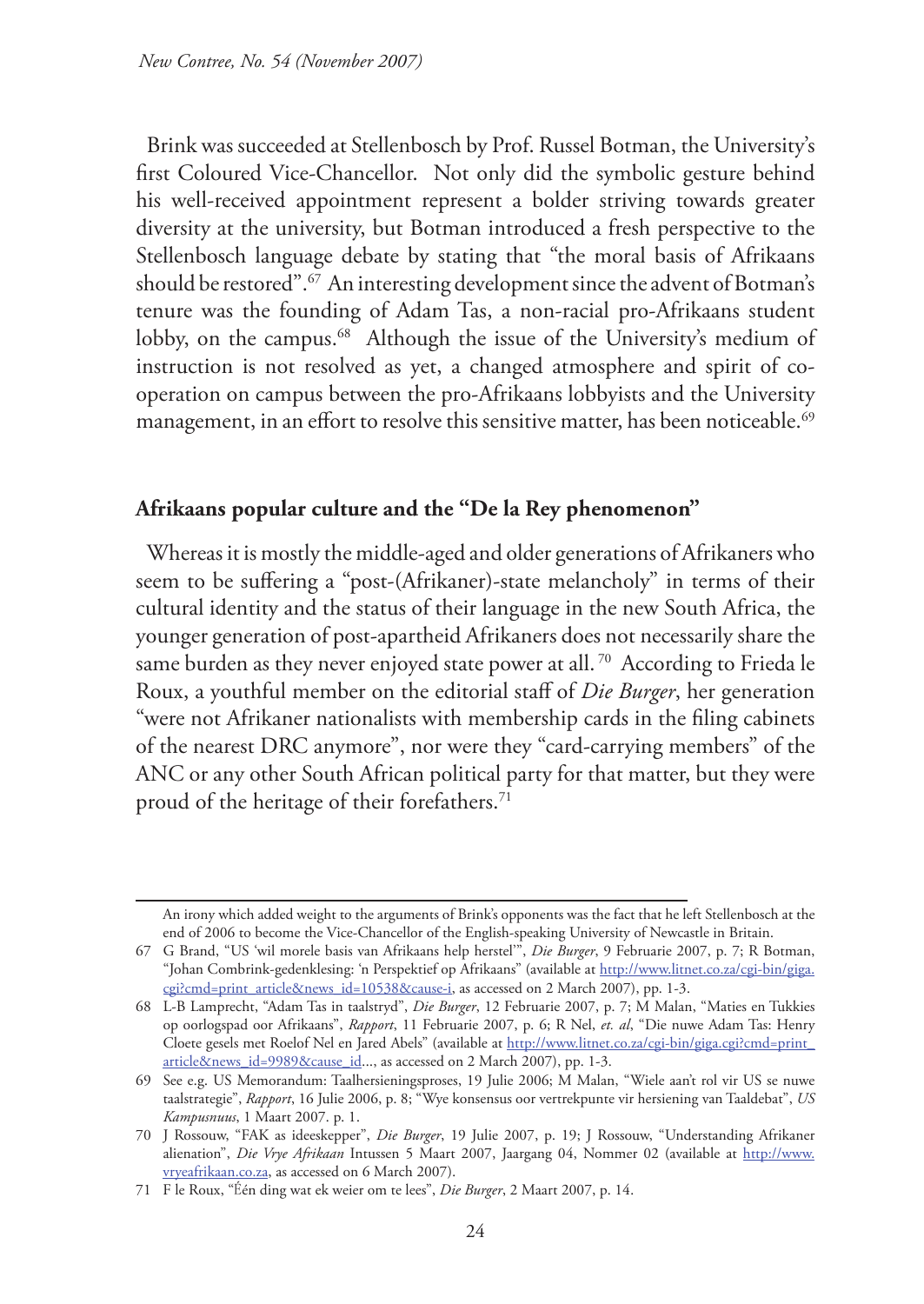This fresh outlook on being an Afrikaner with a non-racial identity manifested itself in particular in the rise of Afrikaans cultural festivals, such as the Klein Karoo National Arts Festival at Oudtshoorn and Aardklop at Potchefstroom,<sup>72</sup> and in the phenomenal explosion in the popularity of Afrikaans music. The fans of this new generation of Afrikaans music were dubbed by the media as the "Zoid generation", named after Karen Zoid, the stage name of an Afrikaans rock musician, who enjoys a considerable following.73 According to Hermann, the younger generation of Afrikaners "want to commit politics through their artists".74

What took the Afrikaans community by storm and by surprise like no other cultural event since 1994 was undoubtedly the release and unprecedented success of a modern popular Afrikaans song on the Anglo Boer War leader and Afrikaner folk hero, General Koos De la Rey, sung by Bok van Blerk, the stage name of an Afrikaans rock singer, Louis Pepler. In essence, the song is a ballad about the determined and heroic exploits of the Boers against the superior force of the British Army during the war. In the face of the Boers' hopeless situation, the song calls on De la Rey, for whom they were prepared to die, to come and lead the Boers to resurrection as a nation. Van Blerk draw large crowds of Afrikaners, young and old, from all over South Africa and even abroad to his shows, which always end with a climatic finale with the singing of the De la Rey song in which the crowds join with tremendous emotion, passion and displays of patriotic fervour. Within a very short period 200 000 copies of the album were sold, which is a record for Afrikaans music. Not surprisingly, the press has dubbed the reaction to the song the "De la Rey phenomenon".75

What was also not surprising is that, as in the case of other prominent Afrikaner discourses, the De la Rey phenomenon soon became a contentious issue, with Afrikaner contemporaries hotly debating the merits and demerits of

<sup>72</sup> See H van Z Kitshoff, "Die opkoms, dinamika en betekenis van die Klein Karoo Nasionale Kunstefees: 1995- 2005" (Ph.D, US, 2006) and T du Plessis, "Al meer in een kraal danksy die ANC", *Rapport*, 8 Oktober 2006, Digest Number 112 (posted by akripolis@yahoogroups.com, 8 Oct. 2006).

<sup>73</sup> See e.g. D Jordaan, "Afrikaans dans", *Die Burger*, 27 Julie 2002, p. 13; F Buys, "Só word Afrikaner weer 'n faktor", *Rapport*, 18 Maart 2007, p. 20; J Eybers, "Afrikaanse musiek breek deur", *Rapport Perspektief*, 6 Mei 2007, p. 1; P Redelinghuys, "Afrikaanse Rock. Die mag van die kitaar", *Insig*, Desember 2001, pp. 64-66; T Engelbrecht, "Hoor my lied", *Insig*, Desember 2004, pp. 26-31.

<sup>74</sup> D Hermann, "De la Rey-geslag sê hy dink en doen nuut", *Rapport*, 28 Januarie 2007, p. 19.

<sup>75</sup> H Retief, "Hy's 'n Bok vir die Boere", *Rapport*, 28 Januarie 2007, p. 15; Anon., "Van Blerk se 'De la Rey' verkoop soos soetkoek", *Die Burger*, 30 Januarie 2007, p. 3; H Booyens en S Ahmed, "Hoe Rey die Boere? Jil-Jil, So!, *Die Huisgenoot*, 15 Februarie 2007, pp. 14-15, 20; "De la Rey lei die Boere in Londen", Digest Number 128 (posted by akripolis@yahoogroups.com, on 18 March 2007).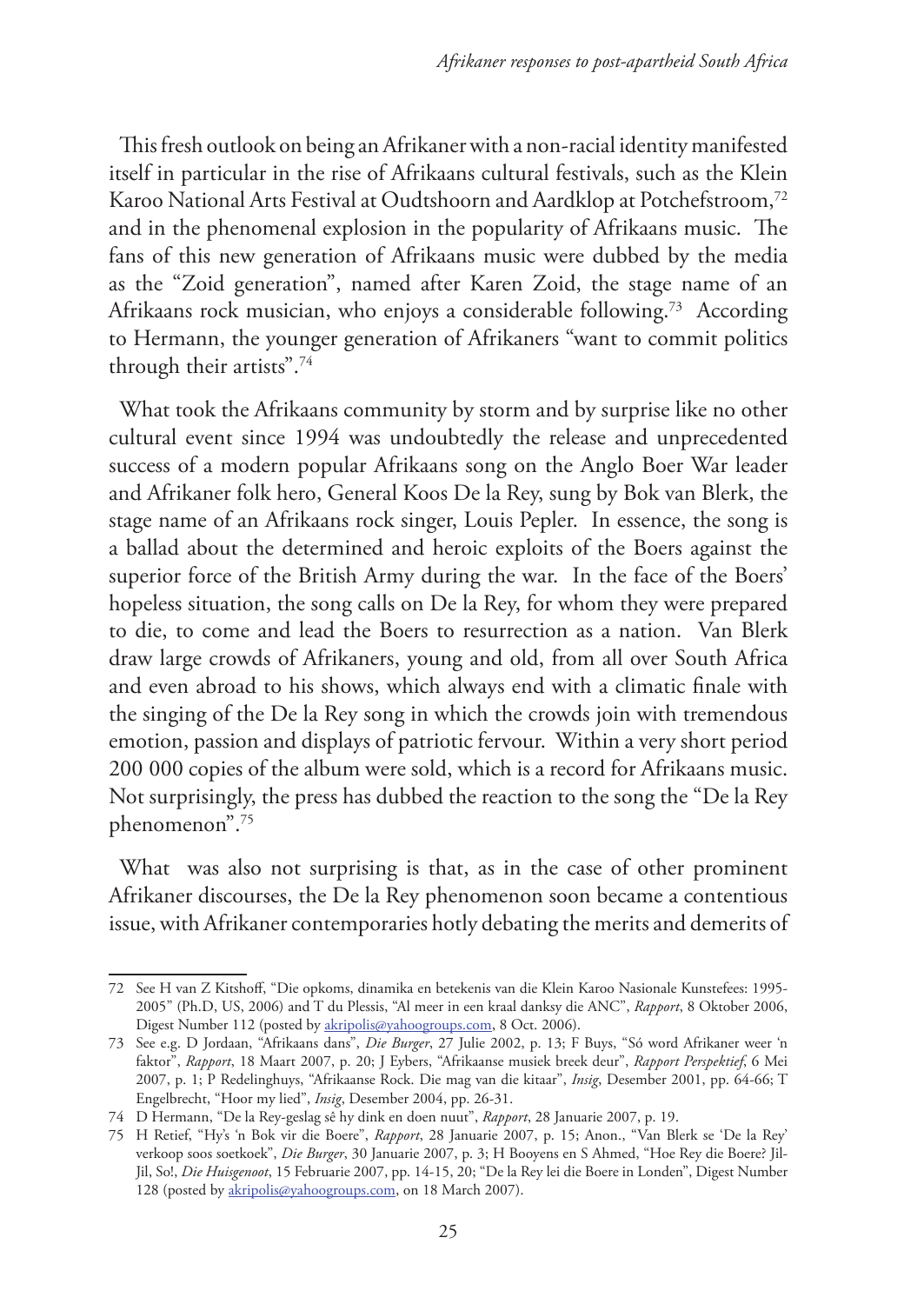the song. It has been exhaustively analysed in the Afrikaans media and it even caught the attention of respected international newspapers such as the *New York Times* as well as the *Financial Times* and *The Guardian* in Britain.76 Analysts who were critical of the song characterised it as being "a distracting side show" to the interests of the broader South African society; Afrikaner "nostalgia" and "romanticism" and "a longing for an innocent past"; "a yearning for a more military lifestyle"; the "De la Rey hysteria"; a one-sided perspective focusing only on the cultural interests of one race and interest group; and also "an expression of frustration, uncertainty and a feeling of being marginalised which could easily develop into a new wave of Afrikaner arrogance and ethnic machismo".<sup>77</sup>

In the light of the controversy surrounding it and sensitive to the cultural sentiments of other groups, a rugby stadium in Pretoria, a high school in Oudtshoorn and a radio station in Namibia temporarily banned the De la Rey song from being played on their premises.78 The ANC Minister of Arts and Culture, Pallo Jordan, even went so far as to suggest that the De la Rey song could contain a "coded message for an armed rebellion" and warned that it "could be captured by right-wingers who wanted to incite Afrikaners against the government". Jordan's claims were, however, immediately refuted by a number of prominent Afrikaner intellectuals.79

<sup>76</sup> "Song Wakens Injured Pride of Afrikaners", *New York Times*, 27 February 2007; Digest Number 125 (posted by akripolis@yahoogroups.com, 3 March 2007); A Russell, "Boer Roar", *Financial Times*, 21 July 2007 (available at http://www.ft.com/cms/s/c6b9deea-371e-11dc-9f6d-0000779fd2ac.html, as accessed on 24 July 2007); Anon., "De la Rey-debat en 'ongemaklike Afrikaners' haal voorblad van bekende Amerikaanse koerant", *Die Burger*, 28 Februarie 2007, p. 2; A Grundlingh, "Die historiese in die hede: Dinamika van die De la Rey-fenomeen in Afrikanerkringe, 2006-2007", *New Contree*, 53, May 2007.

<sup>77</sup> See C Niehaus, "'De la Rey': a distracting side show…" (available at http://www.litnet.co.za/cgi-bin/giga. cgi?cmd=cause\_dir\_news\_item&cause\_id=1270..., as accessed on 22 March 2007), pp. 1-3; A Bezuidenhout, "From Voëlvry to De la Rey: Popular music, Afrikaner Nationalism and lost irony" (available at http://www. litnet.co.za/cgi-bin/giga.cgi?cmd=print\_article&news\_id=11123&cause\_i..., as accessed on 2 March 2007), pp. 1-13; "Kleinboer", "De la Rey-gewildheid: 'n versugting na die militêre" (available at http://www.litnet.co.za/ cgi-bin/giga.cgi?cmd=cause\_dir\_news\_item&cause\_id=1270&news\_id=9562, as accessed on 2 March 2007); C Fourie, "'Tyd nog nie ryp vir 'n taalraad'", *Rapport*, 25 Februarie 2007, p. 2; A Boesak, "Ons en die Generaal", Bylae by *Die Burger*, 24 Februarie 2007, p. 4 and M du Preez, "'De la Rey draai in sy graf om…'", Bylae by *Die Burger*, 3 Februarie 2007, p. 6, respectively.

<sup>78</sup> G Prins, De la Rey verbied op Loftus", *Rapport*, 18 Februarie 2007, p. 1; S Johnston, "'De la Rey' gaan skool laat ly", *Die Burger*, 10 Maart 2007, p. 5; H Morgan-Hollander, "De la Rey verbied in Namibië" (available at http://www.litnet.co.za/cgi-bin/giga.cgi?cmd=print\_article&news\_id=10936&cause\_i, as accessed on 2 March 2007).

<sup>79</sup> See e.g. "Bok 'blêr nie politiek'", *Die Burger*, 25 Januarie 2007, p. 14; A Smith, "'Daar's g'n De la Rey-kode'" and E Williamson, "'Lied laat niemand laer trek'", *Die Burger*, 7 Februarie 2007, p. 3; A Smith, "Zuma sing sy eie 'De la Rey', sê DA", *Die Burger*, 8 Februarie 2007, p. 3; H Booyens en S Cilliers, "Koos op 'n Wit Perd", *Die Huisgenoot*, 15 Februarie 2007, pp. 16-17; S Swart & A Grundlingh, "De la Rey – no cause for alarm" (available at http://www.litnet.co.za/cgi-bin/giga.cgi?cmd=cause\_dir\_news\_item&cause\_id=1270, as accessed on 22 March 2007).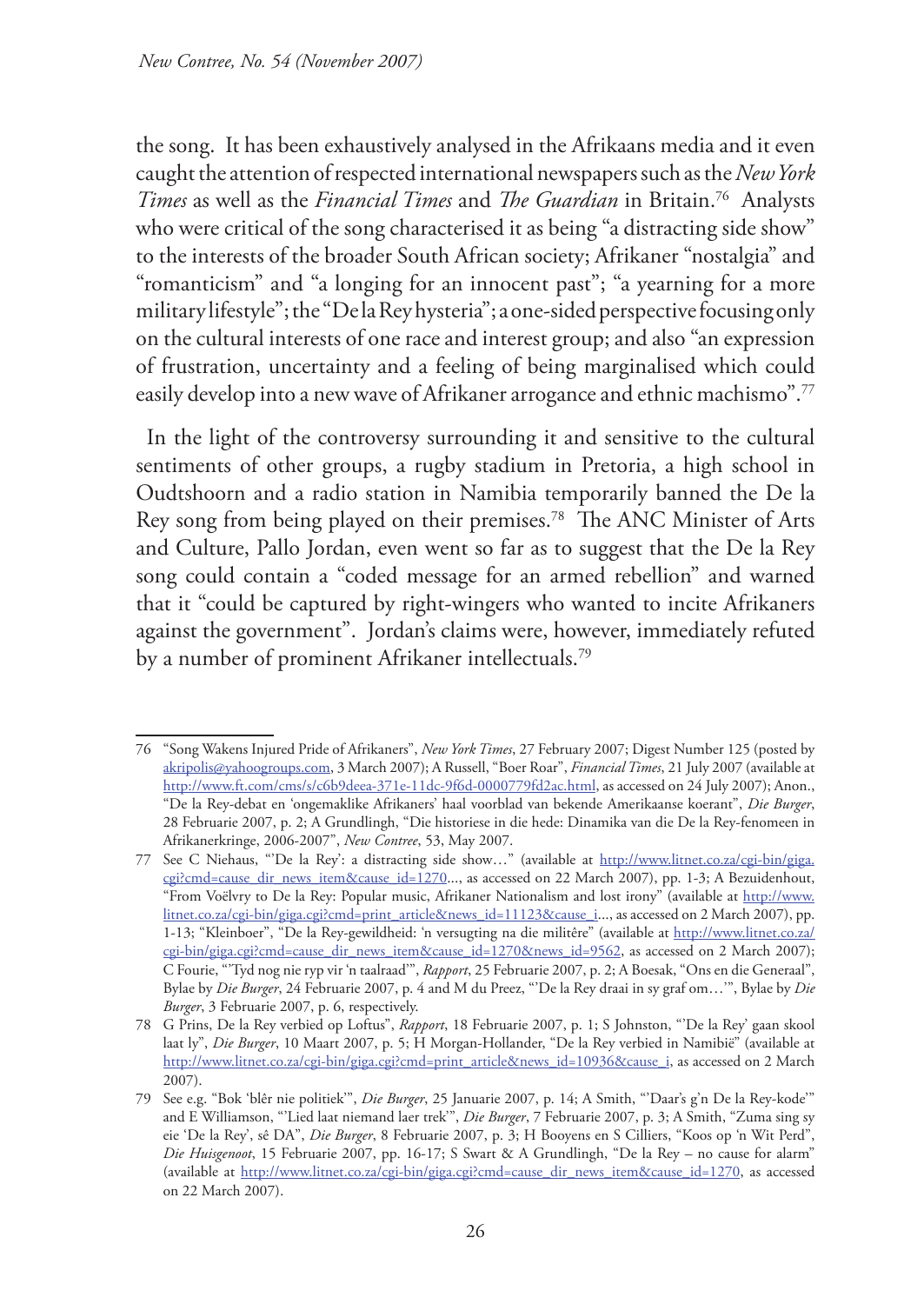For analysts who held a positive point of view on the De la Rey phenomenon, the song provided a stimulus, especially among the Afrikaner youth, for discovering their own identity, as it made them realise that General De la Rey symbolised a heroic past – a past which Afrikaners could be proud of. De la Rey thus became "a mentor on the way to cultural self-discovery".<sup>80</sup> For Loammi Wolf "the popularity of 'De la Rey' is probably largely the reaction of Afrikaners who feel they have had enough of Afrikaner-bashing".<sup>81</sup>

It is too soon to speculate whether the De la Rey phenomenon will be of profound significance for the discourse and debate in Afrikaner circles on issues such as those discussed in this article. In all probability the popularity of Van Blerk's song is of passing significance as it has no deeper political roots. A thought-provoking remark, however, was made by Gunter Pakendorf, a lecturer from the University of Cape Town's School for Languages and Literature, at a branch meeting of the South African Academy for Science and Arts, held in Stellenbosch in March 2007 to discuss the De la Rey phenomenon. Pakendorf remarked that, although the hype which was created by the Bok van Blerk followers as a result of his song was probably not intentional, it could possibly have created a *zeitgeist* (spirit of the time) for the Afrikaner youth in which they can redefine without shame about their past their identity as Afrikaners in a post-apartheid South Africa.<sup>82</sup>

# **Conclusion**

More than a decade into a new democratic South Africa Vestergaard's observation that Afrikaner identity is to a certain degree in a state of flux<sup>83</sup> still holds true, whether they are in a diaspora or struggling to redefine their position and cultural identity and the status their language in their homeland. The propensity of Afrikaner émigrés to settle in predominantly English-speaking Caucasian and Protestant countries and in communities sharing similar

<sup>80</sup> See e.g. M van Bart, "Die medium is die boodskap!", *Die Vrye Afrikaan*, 20 April 2007, p. 24; L Scholtz, "'De la Rey' is simbool van iets wat groter is", *Die Burger*, 1 Desember 2006, p. 12; Booyens en Cilliers, "Koos op 'n wit Perd", pp. 16-17; T Eloff, "New Afrikaner unity a call for leadership, *Mail & Guardian*, 2 March 2007, Digest Number 125 (posted by akripolis@yahoogroups.com, on 3 March 2007).

<sup>81</sup> L Wolf, "The rainbow blues of 'De la Rey'" (available at http://www.litnet.co.za/cgi-bin/giga.cgi?cmd=print\_ article&news\_id=12944&cause-i, as accessed on 10 April 2007), p. 10.

<sup>82</sup> A remark by Gunter Pakendorf at a branch meeting of the South African Academy for Science and Arts, Stellenbosch, 14 March 2007.

<sup>83</sup> M Vestergaard, "Afrikanerdoom?, Negotiating Afrikaner identity in post-apartheid South Africa" (MA, UCT, 2008), pp. 57, 138.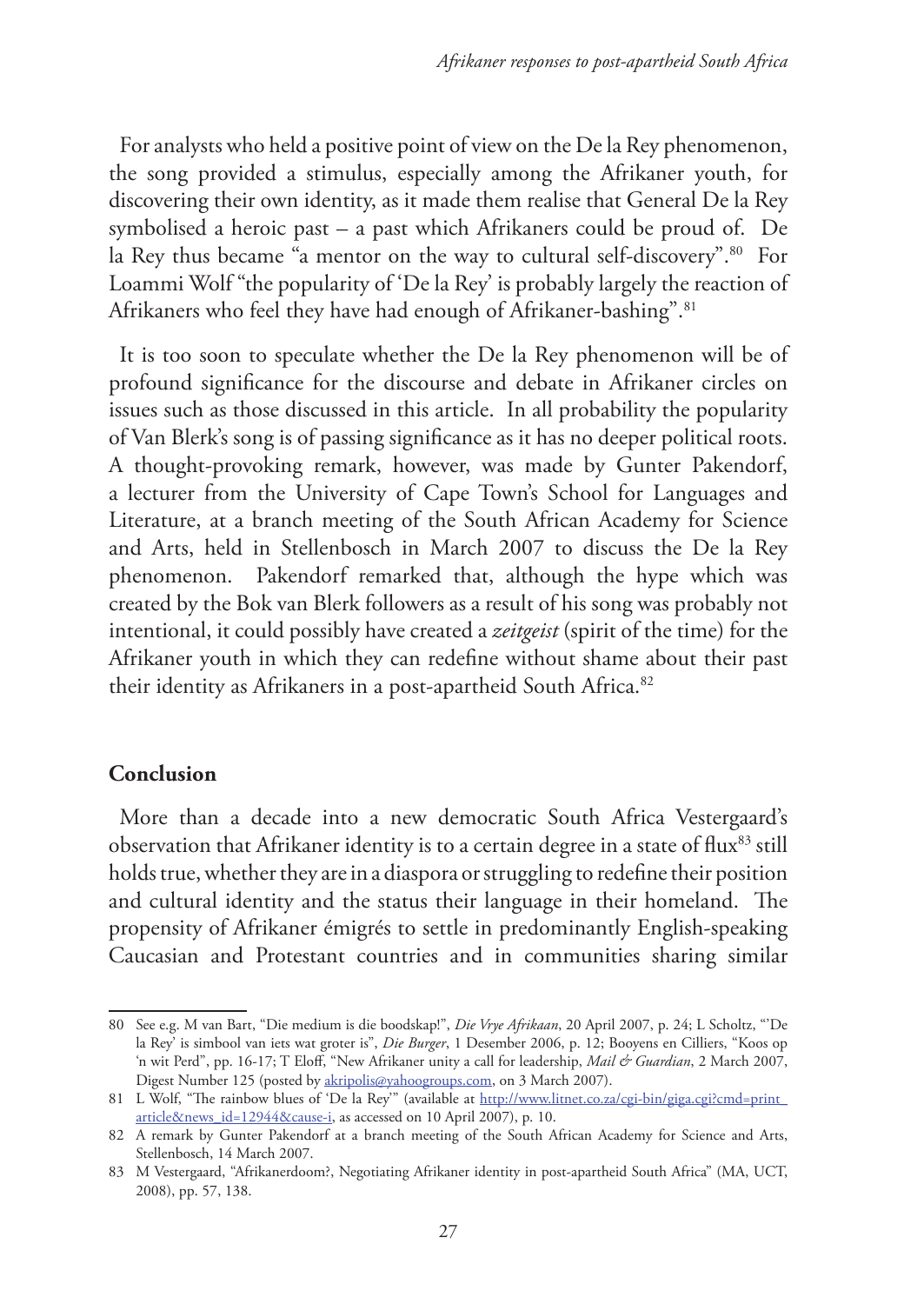biological, religious and cultural characteristics, as Du Toit has pointed out, has certain implications in terms of the diaspora and redefining Afrikaner cultural identity. Firstly, it has been clearly indicated that for the majority of these persons emigration was an irreversible and permanent act of will. Secondly, the perpetual maintenance of any Afrikaner identity and the Afrikaans language abroad, especially after the first generation, is not sustainable. Therefore those émigrés are lost as far as Afrikaner identity formation is concerned, and this should be accepted as a fait accompli. Rather it seems that the future of Afrikaner cultural identity and the Afrikaans language will be determined in South Africa only (and to a lesser extent perhaps also in Namibia).

According to the respected Afrikaner intellectual and former politician, Frederik van Zyl Slabbert, in future the term "Afrikaner" will have to be associated with a new set of values which are unknown as yet, because those who wish to be Afrikaners will have to start moulding and refining those values. How this opportunity is used will determine whether there is a future for Afrikaners in the new South Africa. The challenge for those wishing to be Afrikaners is to bring about a new, common, internal process of value identification that can contribute towards a new, external ascription of what being an Afrikaner represents. Any group that would undermine the striving towards transcending values of a common South African patriotism by claiming special minority status can expect less sympathy for those minority interests from the black majority. Therefore Afrikaners would have to become a new "imagined community". They will have to apply themselves imaginatively to the task of establishing who they are in South Africa and in this process they will have to disengage their thinking from the negative aspects of their history and endeavour to create a new one.<sup>84</sup>

In the sacrifice Afrikaners made in 1994 by giving up their minority domination of South Africa, they had indeed largely lived up to the suggestion by NP van Wyk Louw, one of the greatest Afrikaner poets and essayists, that they had to choose between "mere survival" and "survival in justice".<sup>85</sup> The emphasis in the intellectual discourse among Afrikaners on their identity has

<sup>84</sup> F van Zyl Slabbert, *Tough Choices. Reflections of an Afrikaner African* (Cape Town, Tafelberg, 2000), pp. 80-82, 85. See also M Vestergaard, "Afrikanerdoom?, Negotiating Afrikaner identity in post-apartheid South Africa" (MA, UIT, 2008), pp. 73-74.

<sup>85</sup> Quoted by H Giliomee, *The Afrikaners…*, p. 663.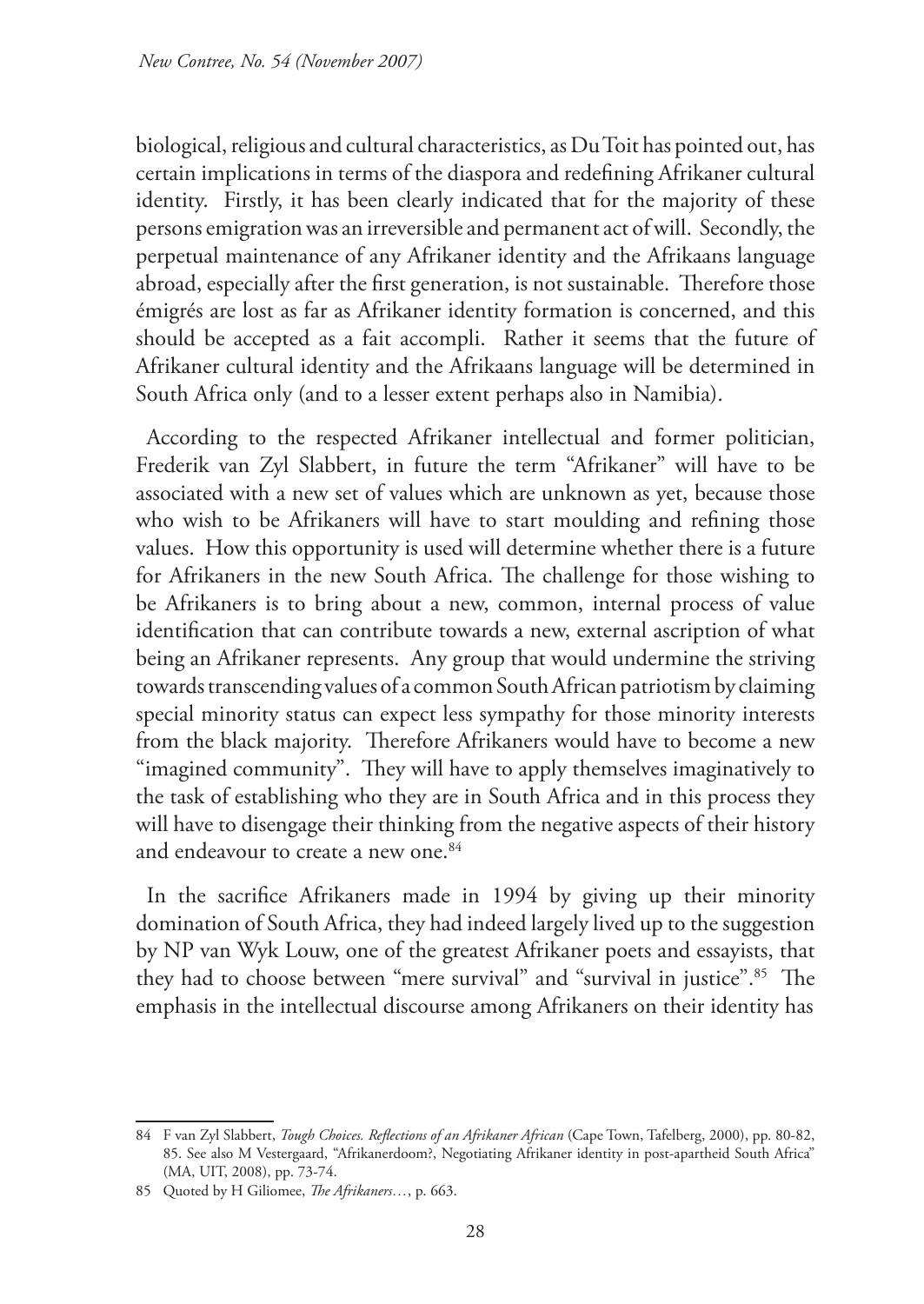become, although at times still rigorous and heated, at least more nuanced and has shifted from a focus on exclusivity towards being more inclusive.<sup>86</sup> There are those Afrikaners who became contented to forsake any claims to maintaining an Afrikaner cultural identity in the new South Africa in order to pursue a living standard of material affluence but which is indicative of cultural superficialisation.<sup>87</sup> Where Afrikaners are, on the one hand, experiencing a sense of cultural loss, they are, on the other hand, rapidly re-constructing a new cultural frame in the emergence of cultural festivals.<sup>88</sup>

The almost 3 million Afrikaners are thus in a process of denationalizing and repositioning themselves as "ordinary" citizens with no more or fewer privileges than those guaranteed to their approximately 40 million fellow (predominantly) black South Africans under the country's constitution. The big debate in Afrikaner circles is how to best preserve their cultural heritage in a redefined state with a redefined nationalism. Therefore it seems as if a new kind of Afrikaans community politics and autonomy is being shaped that has emerged beyond the largely outdated politics of the past. The way that this redefined Afrikaner cultural identity will position itself in the "new" South Africa represents an integral part of the interesting social dynamics in the emergence of a new South African nationalism.

Although there are some diehards who will still nurture racist attitudes and although the process of nation building is at times tedious and trying, the overwhelming majority of Afrikaners are progressively-minded people who opted for an equal, free and just society despite all the sacrifices they had to make. After more than three hundred years on the African continent, they have become adaptable. They have learned the art of survival and know that Africa is not a place for the faint-hearted. Afrikaners are now without strong leaders or organisations, but they are rediscovering and redefining their own particular identity, one that was forged by their complex and turbulent history, and by their love of the language they speak and the harsh land in which they live. But for most of them Afrikaans as a language still remains the core symbol of their sense of place and community. The survival of Afrikaners as an ethnic, culturally defined people will probably depend on the future possibility of maintaining Afrikaans as a language of the higher

<sup>86</sup> C Malan, "Denkendes lei nou Afrikaner", *Beeld*, 4 April 2007 (posted by akripolis@yahoogroups.com, 7 April 2007).

<sup>87</sup> See H Giliomee, *The Afrikaners…*, pp. 607, 659, 663 and Du Toit, *Die nuwe Toekoms*, p. 327.

<sup>88</sup> See H van Z Kitshoff, "Die opkoms, dinamika en betekenis van die Klein Karoo Nasionale Kunstefees…", pp. 83-89, 101, 123-126, 134-151, 153-163.